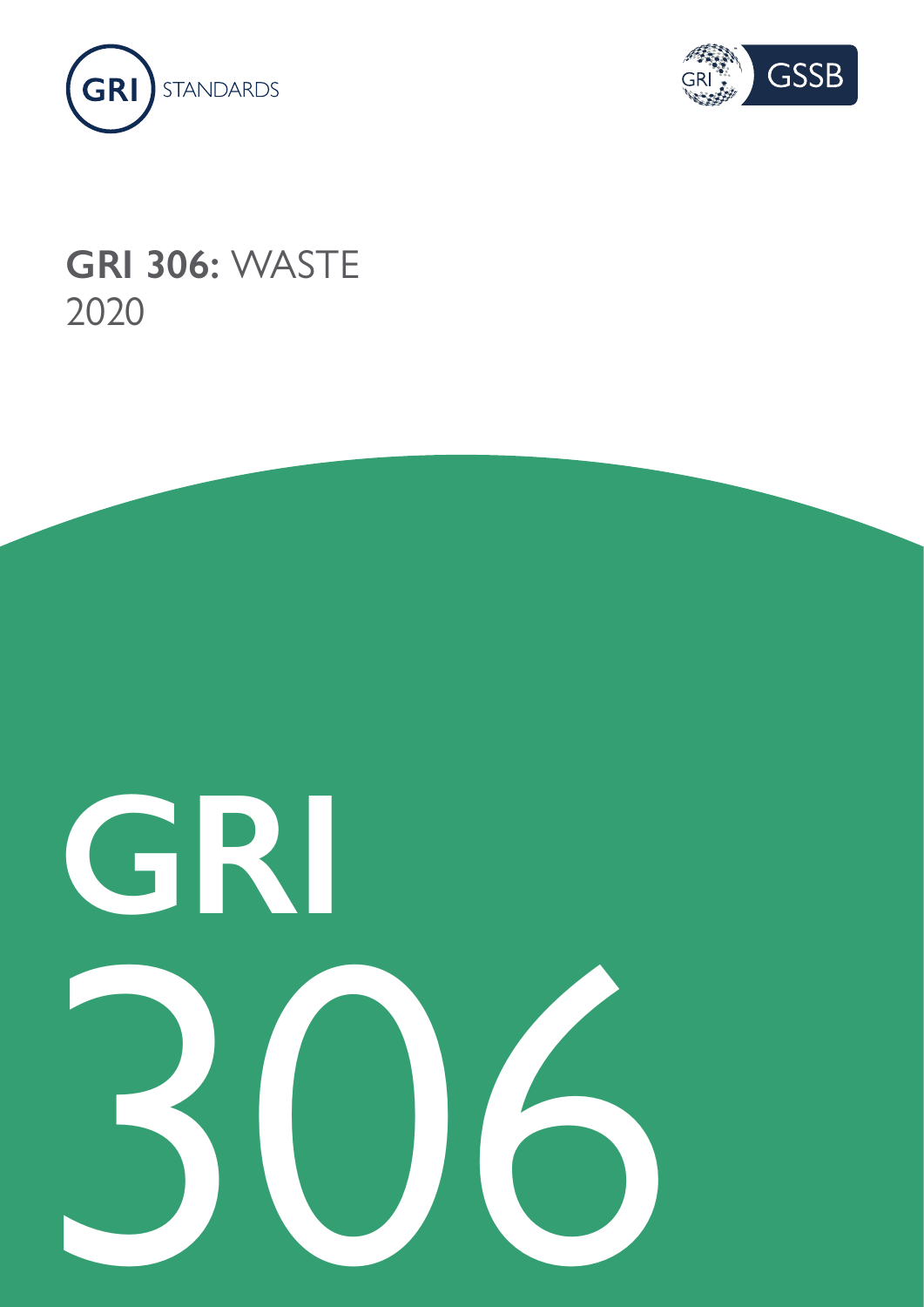# **Contents**

| <b>Introduction</b>                                                                                                                                                                                                                                                                                                                                   | 3                                      |
|-------------------------------------------------------------------------------------------------------------------------------------------------------------------------------------------------------------------------------------------------------------------------------------------------------------------------------------------------------|----------------------------------------|
| <b>GRI 306: Waste</b>                                                                                                                                                                                                                                                                                                                                 | 5                                      |
| 1. Management approach disclosures<br>Disclosure 306-1 Waste generation and significant waste-related impacts<br>Disclosure 306-2 Management of significant waste-related impacts                                                                                                                                                                     | 5<br>6<br>8                            |
| 2. Topic-specific disclosures<br>Disclosure 306-3 Waste generated<br>Disclosure 306-4 Waste diverted from disposal<br>Disclosure 306-5 Waste directed to disposal                                                                                                                                                                                     | 10<br>10<br>11<br>13                   |
| <b>Appendix</b>                                                                                                                                                                                                                                                                                                                                       | 15                                     |
| Process flow A. Generic example<br>Process flow B. Electronic consumer goods manufacturer<br>Process flow C. Food products manufacturer<br>Process flow D. Waste management organization<br>Table 1. Waste by composition<br>Table 2. Waste diverted from disposal by recovery operation<br>Table 3. Waste directed to disposal by disposal operation | 16<br>17<br>18<br>19<br>20<br>20<br>21 |
| <b>Glossary</b>                                                                                                                                                                                                                                                                                                                                       | 22                                     |
| <b>References</b>                                                                                                                                                                                                                                                                                                                                     | 27                                     |

| <b>About this Standard</b>            |                                                                                                                                                                                                                                           |
|---------------------------------------|-------------------------------------------------------------------------------------------------------------------------------------------------------------------------------------------------------------------------------------------|
| <b>Responsibility</b>                 | This Standard is issued by the Global Sustainability Standards Board (GSSB).<br>Any feedback on the GRI Standards can be submitted to<br>standards@globalreporting.org for the consideration of the GSSB.                                 |
| <b>Scope</b>                          | GRI 306: Waste 2020 sets out reporting requirements on the topic of waste. This<br>Standard can be used by an organization of any size, type, sector or geographic location<br>that wants to report on its impacts related to this topic. |
| <b>Normative</b><br><b>references</b> | This Standard is to be used together with the most recent versions of the following<br>documents.                                                                                                                                         |
|                                       | <b>GRI 101: Foundation</b><br><b>GRI 103: Management Approach</b><br><b>GRI Standards Glossary</b>                                                                                                                                        |
|                                       | In the text of this Standard, terms defined in the Glossary are underlined.                                                                                                                                                               |
| <b>Effective date</b>                 | This Standard is effective for reports or other materials published on or after<br>1 January 2022. Earlier adoption is encouraged.                                                                                                        |

**Note:** This document includes hyperlinks to other Standards. In most browsers, using **'ctrl' + click** will open external links in a new browser window. After clicking on a link, use **'alt' + left arrow** to return to the previous view.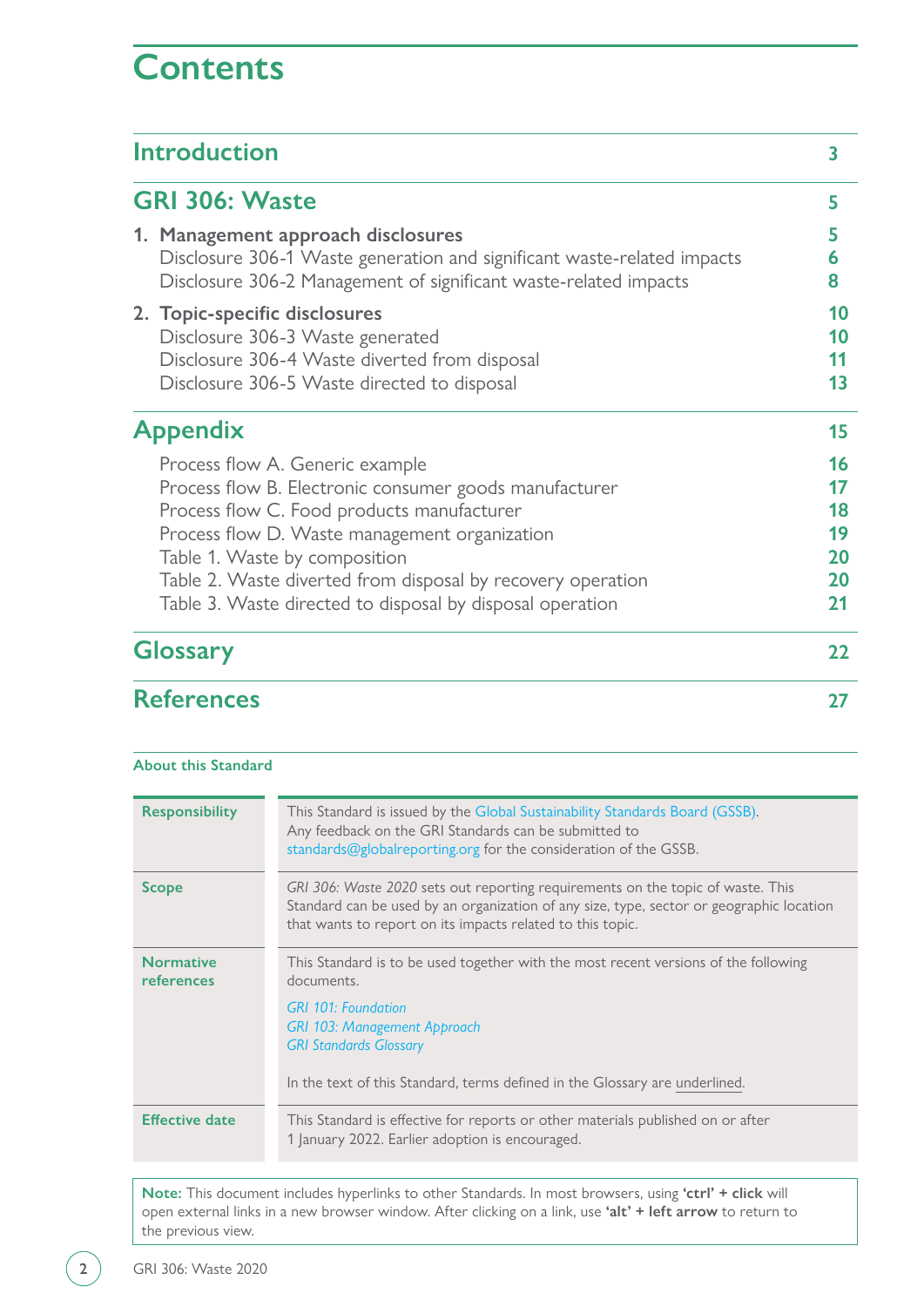# <span id="page-2-0"></span>**Introduction**

# **A. Overview**

This Standard is part of the set of GRI Sustainability Reporting Standards (GRI Standards). The Standards are designed to be used by organizations to report about their [impacts](#page-22-0) on the economy, the environment, and society.

The GRI Standards are structured as a set of interrelated, modular standards. The full set can be downloaded at *[www.globalreporting.org/standards/](http://www.globalreporting.org/standards/)*.

There are three universal Standards that apply to every organization preparing a sustainability report:

*[GRI 101: Foundation](https://www.globalreporting.org/standards/media/1036/gri-101-foundation-2016.pdf) [GRI 102: General Disclosures](https://www.globalreporting.org/standards/media/1037/gri-102-general-disclosures-2016.pdf) [GRI 103: Management Approach](https://www.globalreporting.org/standards/media/1038/gri-103-management-approach-2016.pdf)*

*GRI 101: Foundation* **is the starting point for using the GRI Standards. It has essential information on how to use and reference the Standards.** 



An organization then selects from the set of topic-specific GRI Standards for reporting on its [material topics.](#page-22-1)

## **See the [Reporting Principles for defining](https://www.globalreporting.org/standards/media/1036/gri-101-foundation-2016.pdf#page=8)  report content in** *[GRI 101: Foundation](https://www.globalreporting.org/standards/media/1036/gri-101-foundation-2016.pdf#page=8)* **for more information on how to identify material topics.**

The topic-specific GRI Standards are organized into three series: 200 (Economic topics), 300 (Environmental topics), and 400 (Social topics).

Each topic-specific Standard includes disclosures specific to that topic, and is designed to be used together with *GRI 103: Management Approach*, which is used to report the management approach for the topic.

*GRI 306: Waste* **is a topic-specific GRI Standard in the 300 series (Environmental topics).**

# **B. Using the GRI Standards and making claims**

There are two basic approaches for using the GRI Standards. For each way of using the Standards there is a corresponding claim, or statement of use, which an organization is required to include in any published materials.

1. The GRI Standards can be used as a set to prepare a sustainability report that is in accordance with the Standards. There are two options for preparing a report in accordance (Core or Comprehensive), depending on the extent of disclosures included in the report.

An organization preparing a report in accordance with the GRI Standards uses this Standard, *GRI 306: Waste*, if this is one of its material topics.

2. Selected GRI Standards, or parts of their content, can also be used to report specific information, without preparing a report in accordance with the Standards. Any published materials that use the GRI Standards in this way are to include a 'GRI-referenced' claim.

**See Section 3 of** *[GRI 101: Foundation](https://www.globalreporting.org/standards/media/1036/gri-101-foundation-2016.pdf#page=21)* **for more information on how to use the GRI Standards, and the specific claims that organizations are required to include in any published materials.**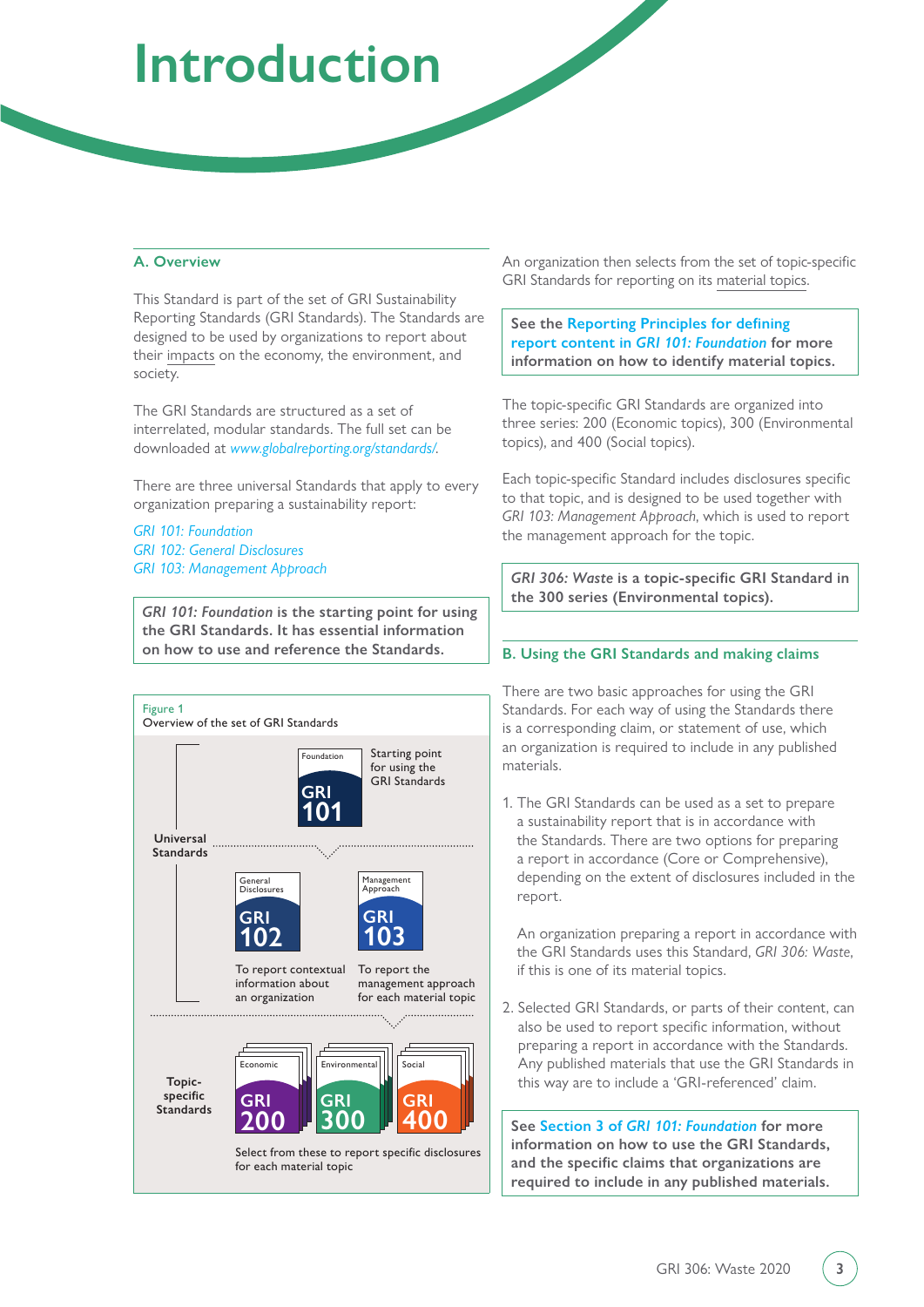Reasons for omission as set out in *GRI 101: Foundation* are applicable to this Standard. See [clause 3.2 in](https://www.globalreporting.org/standards/media/1036/gri-101-foundation-2016.pdf#page=24) *GRI 101* for requirements on reasons for omission.

### **C. Requirements, recommendations and guidance**

The GRI Standards include:

**Requirements.** These are mandatory instructions. In the text, requirements are presented in **bold font** and indicated with the word 'shall'. Requirements are to be read in the context of recommendations and guidance; however, the organization is not required to comply with recommendations or guidance in order to claim that a report has been prepared in accordance with the Standards.

**Recommendations.** These are cases where a particular course of action is encouraged, but not required. In the text, the word 'should' indicates a recommendation.

**Guidance.** These sections include background information, explanations, and examples to help organizations better understand the requirements.

An organization is required to comply with all applicable requirements in order to claim that its report has been prepared in accordance with the GRI Standards. See *[GRI](https://www.globalreporting.org/standards/media/1036/gri-101-foundation-2016.pdf#page=21)  [101: Foundation](https://www.globalreporting.org/standards/media/1036/gri-101-foundation-2016.pdf#page=21)* for more information.

#### **D. Background context**

In the context of the GRI Standards, the environmental dimension of sustainability concerns an organization's impacts on living and non-living natural systems, including land, air, water, and ecosystems.

*GRI 306* addresses the topic of [waste](#page-25-0).

Waste can be generated in the organization's own activities, for example, during the production of its [products](#page-23-0) and delivery of [services](#page-23-1). It can also be generated by entities upstream and downstream in the organization's [value chain,](#page-24-0) for example, when [suppliers](#page-24-1) process materials that are later used or procured by the organization, or when consumers use the services or discard the products that the organization sells to them.

Waste can have significant negative [impacts](#page-22-0) on the environment and human health when inadequately managed. These impacts often extend beyond locations where waste is generated and discarded. The resources and materials contained in waste that is [incinerated](#page-22-2) or [landfilled](#page-22-3) are lost to future use, which accelerates their depletion.

The United Nations recognizes the role of responsible consumption and production in achieving the Sustainable

Development Goals<sup>1</sup>. The targets under Goal 12, in particular, call on organizations to implement environmentally sound waste management and prevent and reduce waste through [reuse](#page-22-4) and [recycling](#page-23-2).

The disclosures in this Standard are designed to help an organization better understand and communicate its waste-related impacts, and how it manages these impacts. The disclosures require information on how the organization prevents waste generation and how it manages waste that cannot be prevented, in its own activities and upstream and downstream in its value chain.

The disclosures may also be used by organizations that manage waste generated by other organizations, such as public and private waste management organizations. In addition to this Standard, disclosures that relate to this topic can be found in:

• *[GRI 301: Materials 2016](https://www.globalreporting.org/standards/media/1008/gri-301-materials-2016.pdf)*

<sup>&</sup>lt;sup>1</sup> United Nations (UN) Resolution, *Transforming our world: the 2030 Agenda for Sustainable Development*, 2015. (See in particular Goal 12: 'Ensure sustainable consumption and production patterns'.)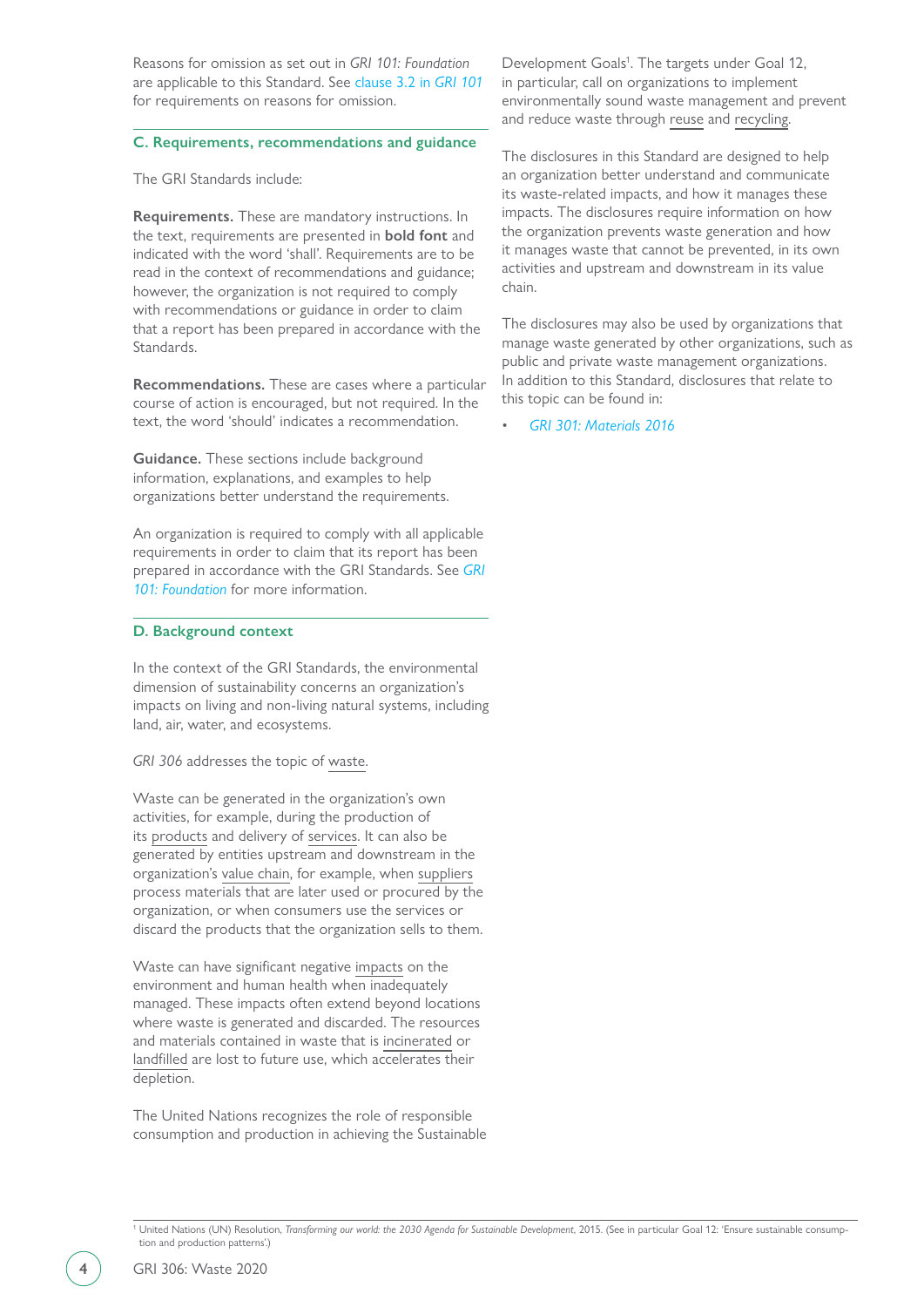<span id="page-4-0"></span>

This Standard includes disclosures on the management approach and topic-specific disclosures. These are set out in the Standard as follows:

- Management approach disclosures
	- Disclosure 306-1 Waste generation and significant waste-related impacts
	- Disclosure 306-2 Management of significant waste-related impacts
- Topic-specific disclosures
	- Disclosure 306-3 Waste generated
	- Disclosure 306-4 Waste diverted from disposal
	- Disclosure 306-5 Waste directed to disposal

# **1. Management approach disclosures**

Management approach disclosures are a narrative explanation of how an organization manages a material topic, the associated impacts, and stakeholders' reasonable expectations and interests. Any organization that claims its report has been prepared in accordance with the GRI Standards is required to report on its management approach for every material topic.

An organization that has identified waste as a material topic is required to report its management approach for this topic using both the disclosures in *GRI 103: Management Approach* and the management approach disclosures in this section.

The disclosures in this section focus on how an organization identifies and manages its waste-related impacts. This section is therefore designed to supplement – and not to replace – the content in *GRI 103*.

#### **Reporting requirements**

**1.1 The reporting organization shall report its management approach for [waste](#page-25-0) using** *[GRI 103:](https://www.globalreporting.org/standards/media/1038/gri-103-management-approach-2016.pdf)  [Management Approach](https://www.globalreporting.org/standards/media/1038/gri-103-management-approach-2016.pdf)***.**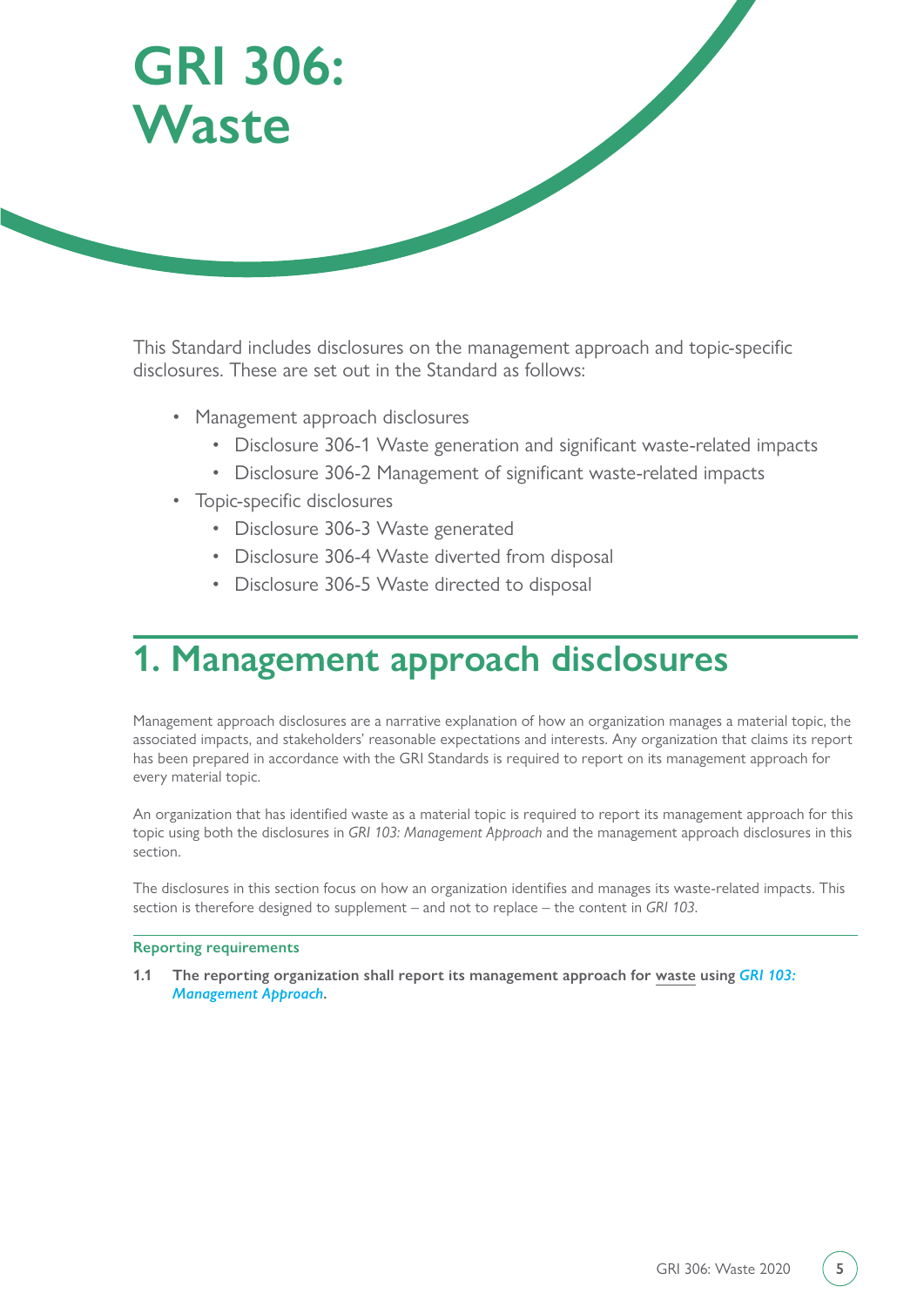# <span id="page-5-0"></span>**Disclosure 306-1**  Waste generation and significant waste-related impacts

### **Reporting requirements**

**The reporting organization shall report the following information:**

**a. For the organization's significant actual and potential waste-related [impacts](#page-22-0), a description of:**

- **i. the inputs, activities, and outputs that lead or could lead to these impacts;**
- **ii. whether these impacts relate to [waste](#page-25-0) generated in the organization's own activities or to waste generated upstream or downstream in its [value chain](#page-24-0).**

## **Reporting recommendations**

1.2 The reporting organization should report a process flow of inputs, activities, and outputs that lead or could lead to significant waste-related impacts.

#### **Guidance**

#### *Background*

The quantity, type, and quality of waste generated by an organization is a consequence of the activities involved in the production of its [products](#page-23-0) and [services](#page-23-1) (e.g., extraction, processing, procurement of materials, product or service design, production, distribution) and their subsequent consumption. An assessment of how materials move into, through, and out of the organization can help understand where in the organization's value chain these materials eventually become waste. This provides a holistic overview of waste generation and its causes, which in turn can support the organization in identifying opportunities for waste prevention and for adopting [circularity measures](#page-21-1). In this way, the organization can go beyond mitigating and remediating negative impacts once waste has been generated and move towards managing waste as a resource.

#### *Guidance for Disclosure 306-1*

When reporting on this disclosure, the organization can specify the types of inputs and outputs. The types of inputs and outputs can include raw materials, process and manufacturing materials, leaks and losses, waste, byproducts, products, or packaging.

The organization can assess and report whether inputs, activities, and outputs lead or could lead to significant waste-related impacts using the following criteria:

- Quantity of inputs used to produce the organization's products or services, which will become waste after they are used for production.
- Quantity of waste outputs generated in the organization's own activities, or quantity of outputs it provides to entities downstream that will eventually become waste when they reach their end of life.
- Hazardous characteristics of inputs and outputs.
- Properties of input materials or design characteristics of outputs that limit or prevent their [recovery](#page-23-3) or limit the length of their life.
- Known potential negative threats associated with specific materials when they are discarded. For example, the potential threat of marine pollution resulting from leakage of discarded plastic packaging into waterbodies.
- Types of activities that lead to significant quantities of waste generation or to generation of hazardous waste.

The organization is required to report on inputs that it receives from entities upstream in its value chain, as well as outputs it provides to entities downstream in its value chain. For example, if an organization procures components with hazardous characteristics from a [supplier](#page-24-1) and uses these in a product that will continue to carry these components and their hazardous characteristics, the organization is required to report these components under inputs that lead or could lead to significant waste-related impacts. Similarly, if an organization sells to consumers products that generate large quantities of packaging waste, it is required to report this packaging under outputs that lead or could lead to significant waste-related impacts.

If the organization has identified many inputs and outputs or many activities that lead or could lead to significant waste-related impacts, it may group these by:

- [product or service category](#page-23-4) that the inputs and outputs relate to;
- business units or facilities that procure the inputs, or whose activities produce the outputs;

**Disclosure 306-1**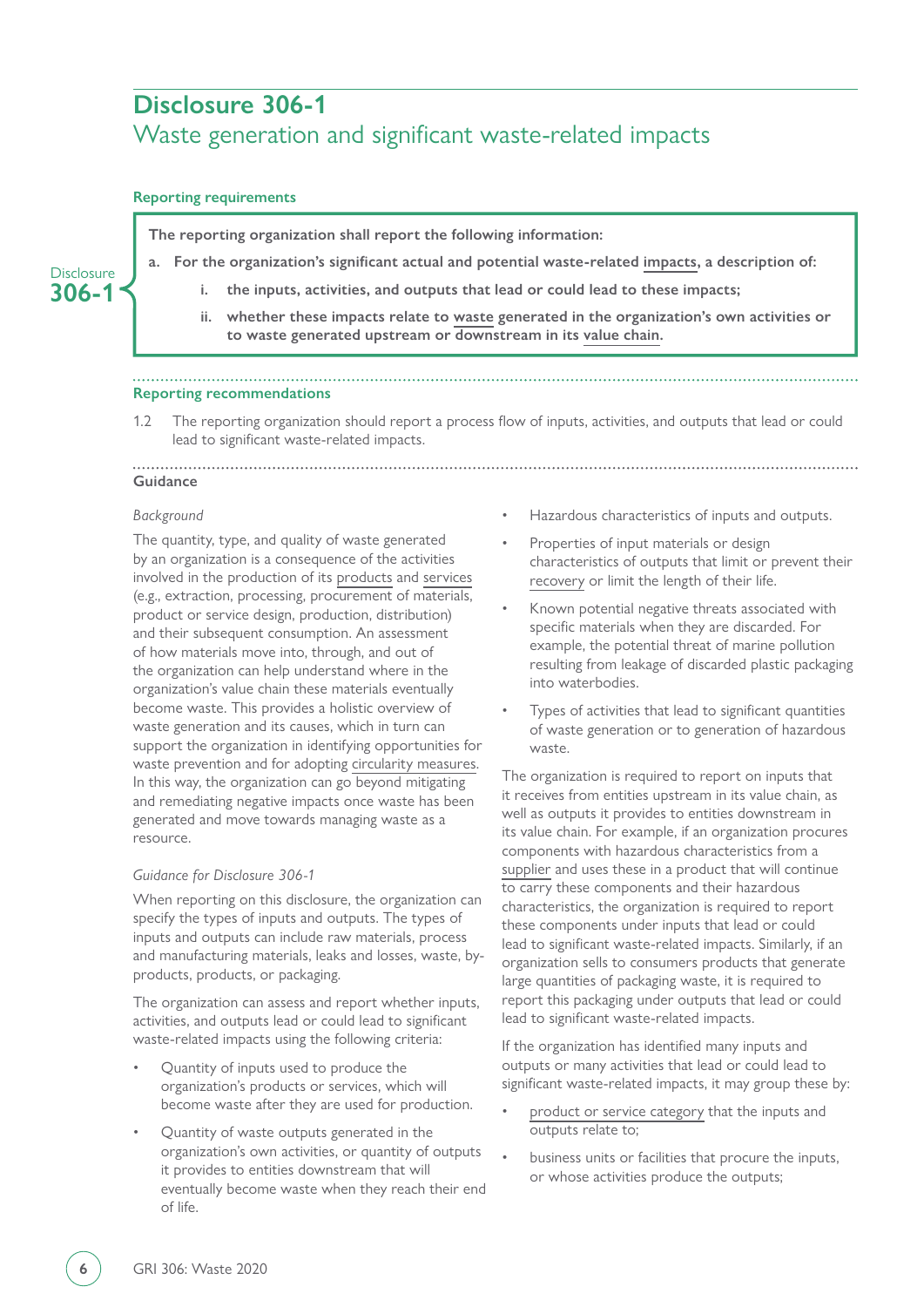#### **Disclosure 306-1** continued

categories of upstream and downstream activities that produce the outputs (for examples of upstream and downstream categories, see the guidance for Disclosure 302-2 in *[GRI 302: Energy 2016](https://www.globalreporting.org/standards/media/1009/gri-302-energy-2016.pdf)*).

### *Guidance for clause 1.2*

A process flow is a tool to visualize the information required to be reported under Disclosure 306-1. A graphic illustration of the process flow can help the organization and its [stakeholders](#page-23-5) understand how inputs and outputs move through the organization's own activities as well as through the activities of entities upstream and downstream in its value chain. It shows where waste is generated in the value chain or where outputs become waste.

The organization can also use the process flow to illustrate information that is required under other disclosures of this Standard, such as:

- actions taken to prevent waste generation (Disclosure 306-2);
- composition of waste generated (Disclosure 306-3);
- recovery operations used to divert waste from [disposal](#page-21-2) (Disclosure 306-4);
- disposal operations (Disclosure 306-5).

The organization can include estimates of the weight of inputs and the weight of outputs in metric tons or the ratio of inputs to outputs.

For examples of process flow illustrations, see the [Appendix.](#page-14-0)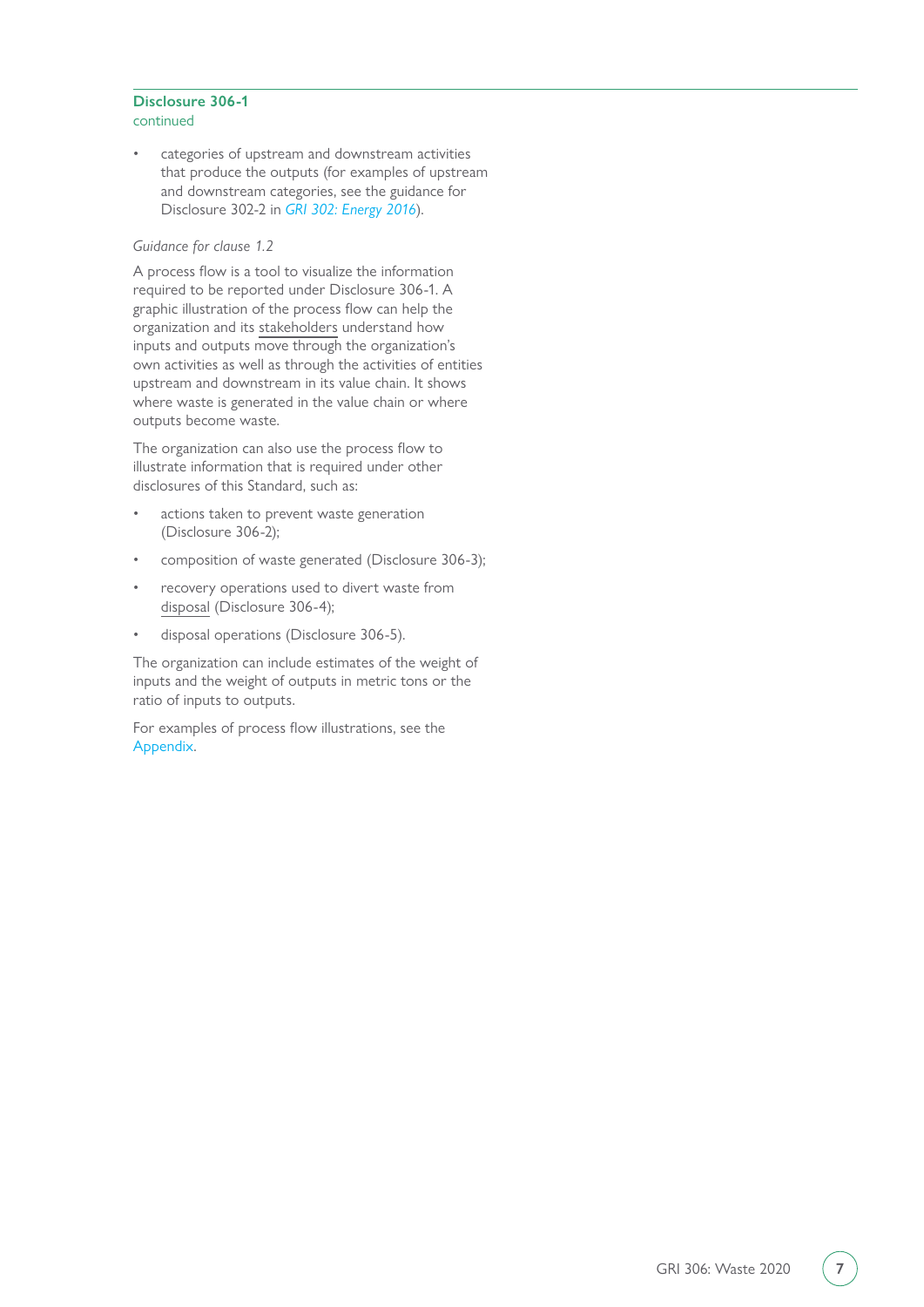# <span id="page-7-0"></span>**Disclosure 306-2**  Management of significant waste-related impacts

## **Reporting requirements**

**The reporting organization shall report the following information:**

- **a. Actions, including [circularity measures,](#page-21-1) taken to prevent [waste](#page-25-0) generation in the organization's own activities and upstream and downstream in its [value chain,](#page-24-0) and to manage significant [impacts](#page-22-0) from waste generated.**
- **b. If the waste generated by the organization in its own activities is managed by a third party, a description of the processes used to determine whether the third party manages the waste in line with contractual or legislative obligations.**
- **c. The processes used to collect and monitor waste-related data.**

# **Guidance**

#### *Background*

An organization can cause waste-related impacts through its own activities. For example, when its operations generate waste outputs. It can also contribute to waste-related impacts through activities carried out in its value chain upstream or downstream. For example, through criteria in its procurement policies that lead to waste generation upstream, or through management decisions that limit the life of its products and therefore contribute to waste generation downstream.

Even when the organization has not contributed to waste-related impacts upstream or downstream in its value chain, its operations, products, or services could be directly linked to waste-related impacts through its business relationships with the entities in its value chain. For example, when third parties hired by the organization carry out inadequate recovery or disposal operations.

The way an organization is involved with negative impacts is important for determining the organization's response to an impact.

#### *Guidance for Disclosure 306-2-a*

Actions, including circularity measures, to prevent waste generation and to manage significant impacts from waste generated can include:

- Input material choices and product design:
	- Improving materials selection and product design through consideration for longevity and durability, repairability, modularity and disassembly, and recyclability.
	- Reducing the use of raw and finite materials

by procuring secondary materials (e.g., used or recycled input materials) or renewable materials.

- Substituting inputs that have hazardous characteristics with inputs that are nonhazardous.
- Collaboration in the value chain and business model innovation:
	- Setting policies for procurement from [suppliers](#page-24-1) that have sound waste prevention and waste management criteria.
	- Engaging in or setting up industrial symbiosis as a result of which the organization's waste or other outputs (e.g., by-products from production) become inputs for another organization.
	- Participating in a collective or individual extended producer responsibility scheme or applying product stewardship, which extends the producer's responsibility for a [product](#page-23-0) or [service](#page-23-1) to its end of life.
	- Transitioning to and applying new business models, such as product service systems that use services instead of products to meet consumer demand.
	- Engaging in or setting up product take-back schemes and reverse logistics processes to divert products and materials from [disposal.](#page-21-2)
- End-of-life interventions:
	- Establishing and improving facilities for waste management, including facilities for the collection and sorting of waste.

**Disclosure 306-2**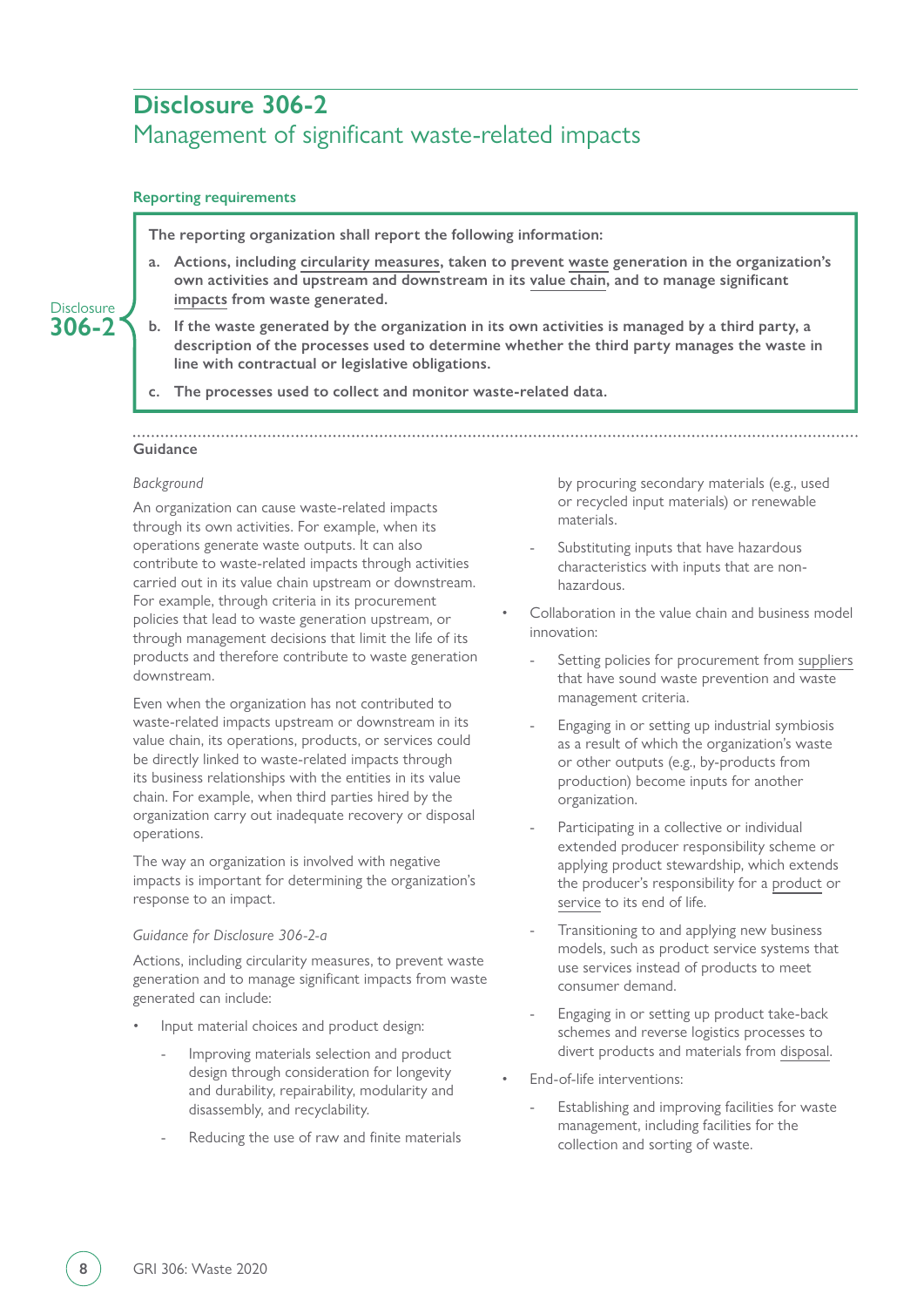#### **Disclosure 306-2** continued

- [Recovering](#page-23-3) products, components, and materials from waste through [preparation for](#page-22-4)  [reuse](#page-22-4) and [recycling](#page-23-2).
- Engaging with consumers to raise awareness about sustainable consumption practices, such as reduced purchasing of products, product sharing, exchange, reuse, and recycling.

See references 9 and 11 in the [References](#page-26-0) section.

### *Guidance for Disclosure 306-2-b*

This disclosure can provide insight into the level of control the organization assumes for waste management outsourced to a third party. In the context of this Standard, a third party includes a public or private waste management organization, or any other entity or group of individuals formally or informally involved in handling the reporting organization's waste. Waste management by third parties can include the collection, transportation, recovery, and disposal of waste, as well as the supervision of such operations and the aftercare of disposal sites. The organization may specify agreements in a contract for the third party to follow when managing its waste, or rely on existing legislative obligations, such as local [environmental laws and](#page-21-3)  [regulations,](#page-21-3) to ensure that the third party manages the waste adequately.

#### *Guidance for Disclosure 306-2-c*

The processes that the organization has in place for collecting and monitoring waste-related data can reflect its commitment to managing waste-related impacts. Such processes can include online data entry, maintaining a centralized database, real-time weighbridge measurement, and annual external data validation.

The organization can specify whether the data collection and monitoring processes extend beyond waste generated in its own activities to include waste generated upstream and downstream in its value chain.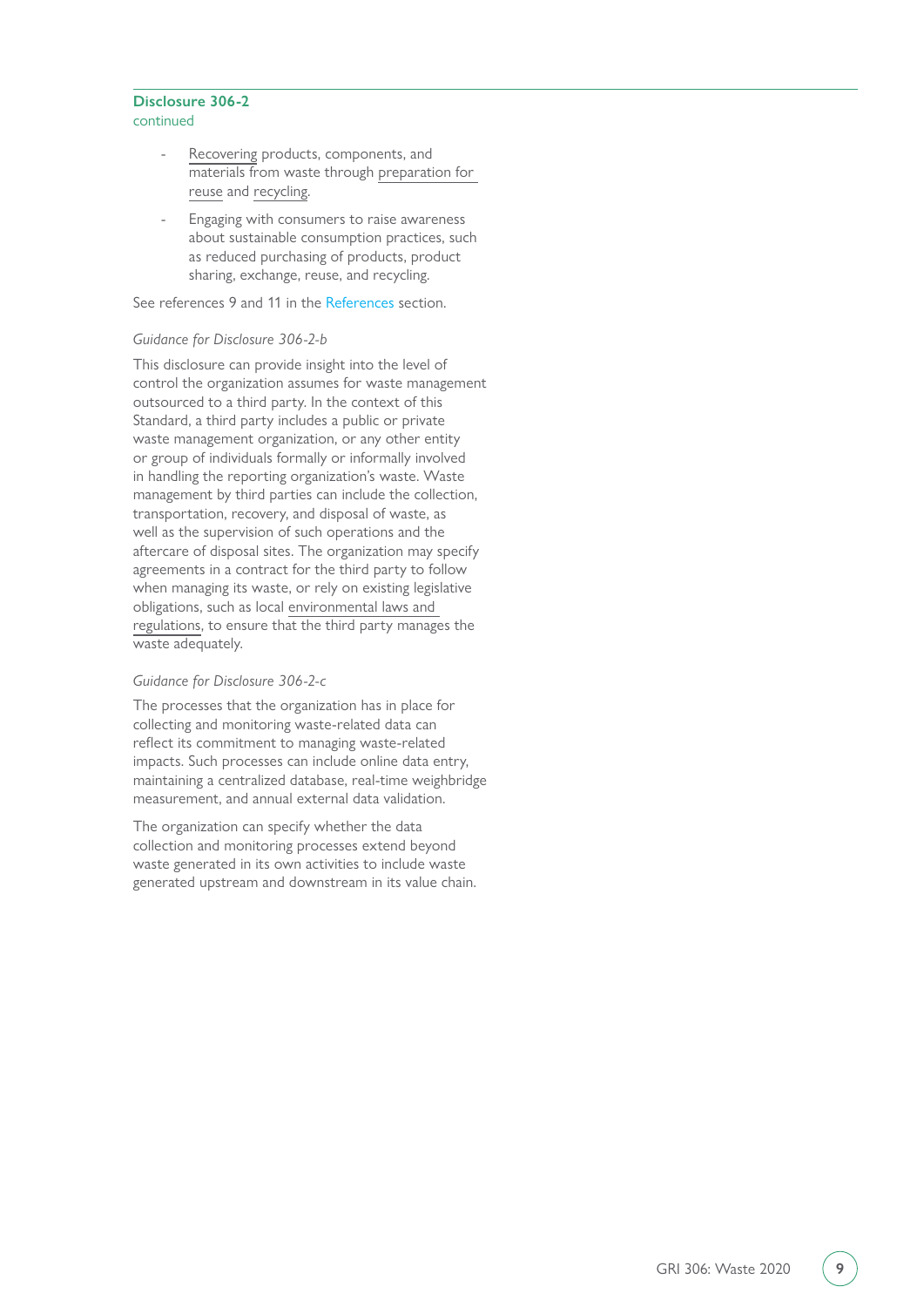# <span id="page-9-0"></span>**2. Topic-specific disclosures**

# **Disclosure 306-3**  Waste generated

#### **Reporting requirements**

**The reporting organization shall report the following information:**

**a. Total weight of [waste](#page-25-0) generated in metric tons, and a breakdown of this total by composition of the waste.**

**b. Contextual information necessary to understand the data and how the data has been compiled.**

- **2.1 When compiling the information specified in Disclosure 306-3-a, the reporting organization shall:**
	- **2.1.1 exclude [effluent](#page-21-4), unless required by national legislation to be reported under total waste;**
	- **2.1.2 use 1000 kilograms as the measure for a metric ton.**

# **Guidance**

#### *Background*

**Disclosure 306-3**

> The total weight of waste generated, when contrasted with the weight of waste that the organization directs to [recovery](#page-23-3) and [disposal,](#page-21-2) can show the extent to which the organization manages its waste-related [impacts.](#page-22-0)

> The composition of the waste generated can help identify recovery or disposal operations appropriate to the type of waste and to the specific materials present in the waste.

#### *Guidance for Disclosure 306-3*

This disclosure covers waste generated in the organization's own activities. The organization can separately report waste generated upstream and downstream in its [value chain,](#page-24-0) if this information is available.

#### *Guidance for Disclosure 306-3-a*

When reporting composition of the waste, the organization can describe:

- the type of waste, such as [hazardous waste](#page-22-5) or nonhazardous waste;
- the waste streams, relevant to its [sector](#page-23-6) or activities (e.g., tailings for an organization in the mining sector, electronic waste for an organization in the consumer electronics sector, or food waste for an organization in the agriculture or in the hospitality sector);

the materials that are present in the waste (e.g., biomass, metals, non-metallic minerals, plastics, textiles).

Templates for how to present information under this disclosure can be found in the Appendix [Tables](#page-19-0).

#### *Guidance for Disclosure 306-3-b*

To help understand the data, the organization can explain the reasons for the difference between the weight of waste generated and the weight of waste directed to recovery or disposal. This difference can be a result of precipitation or evaporation, leaks or losses, or other modifications to the waste. In the context of this Standard, leaks result from physical or technical failures (e.g., a trail of waste from a waste collection truck), while losses result from inadequate security measures or administrative failures (e.g., theft or lost records).

To help understand how the data has been compiled, the organization can specify whether the data has been modeled or sourced from direct measurements, such as waste transfer notes from contracted waste collectors, external assurance, or audits of waste-related data.

See references 1, 4, 10, and 11 in the [References](#page-26-0).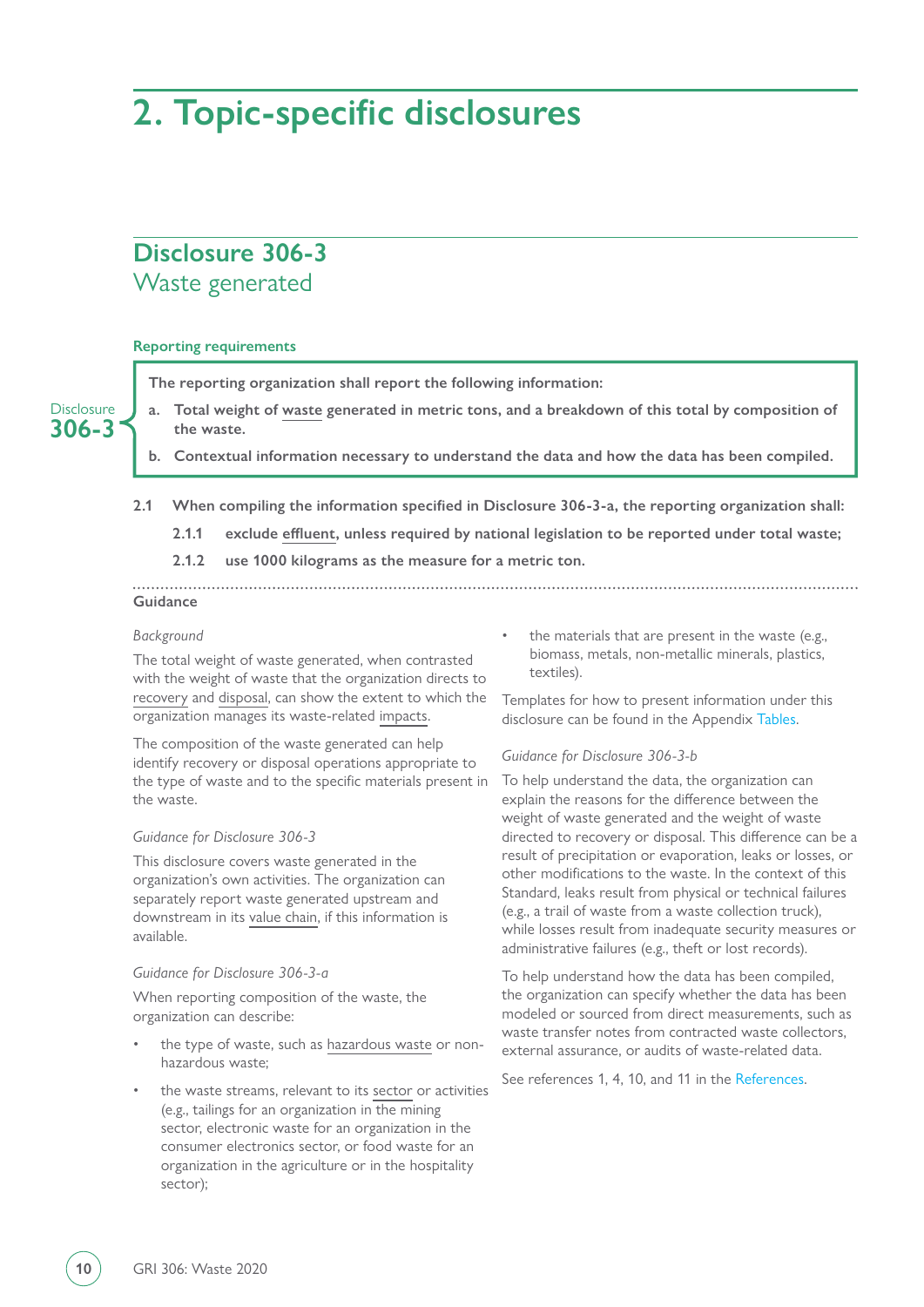# <span id="page-10-0"></span>**Disclosure 306-4**  Waste diverted from disposal

### **Reporting requirements**

**The reporting organization shall report the following information:**

- **a. Total weight of [waste](#page-25-0) diverted from [disposal](#page-21-2) in metric tons, and a breakdown of this total by composition of the waste.**
- **b. Total weight of [hazardous waste](#page-22-5) diverted from disposal in metric tons, and a breakdown of this total by the following [recovery](#page-23-3) operations:**
	- **i. [Preparation for reuse](#page-22-4);**
	- **ii. [Recycling;](#page-23-2)**
	- **iii. Other recovery operations.**
- **Disclosure 306-4**
- **c. Total weight of non-hazardous waste diverted from disposal in metric tons, and a breakdown of this total by the following recovery operations:**
	- **i. Preparation for reuse;**
	- **ii. Recycling;**
	- **iii. Other recovery operations.**
- **d. For each recovery operation listed in Disclosures 306-4-b and 306-4-c, a breakdown of the total weight in metric tons of hazardous waste and of non-hazardous waste diverted from disposal:**
	- **i. onsite;**
	- **ii. offsite.**
- **e. Contextual information necessary to understand the data and how the data has been compiled.**
- **2.2 When compiling the information specified in Disclosure 306-4, the reporting organization shall:**

- **2.2.1 exclude [effluent](#page-21-4), unless required by national legislation to be reported under total waste;**
- **2.2.2 use 1000 kilograms as the measure for a metric ton.**

### **Reporting recommendations**

2.3 The reporting organization should report the total weight of waste prevented, and the [baseline](#page-21-5) and methodology for this calculation.

# **Guidance**

#### *Background*

An organization's choice of operations to manage waste shows how it addresses significant waste-related [impacts.](#page-22-0) The options to manage waste can be informed by the waste management hierarchy, which orders operations to manage waste from the most preferable to the least preferable. The waste management hierarchy prioritizes waste prevention, followed by recovery operations that divert waste from being sent to disposal, such as preparation for reuse, recycling, and other recovery operations.

*Guidance for Disclosure 306-4*

Templates for how to present information under this disclosure can be found in the Appendix [Tables](#page-19-0).

*Guidance for Disclosure 306-4-a*

When reporting composition of the waste, the organization can describe:

the type of waste, such as hazardous waste or nonhazardous waste;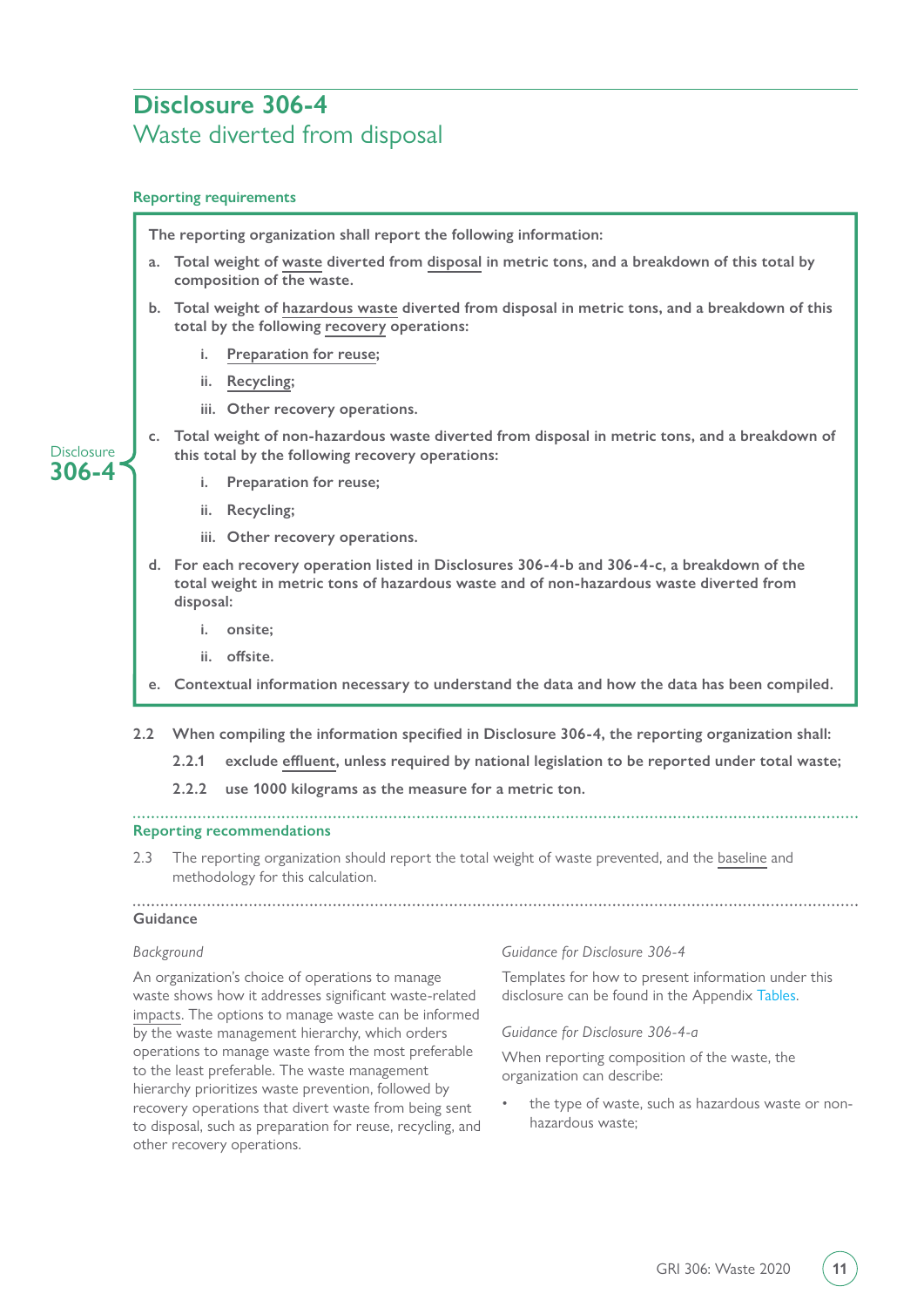#### **Disclosure 306-4** continued

- the waste streams, relevant to its [sector](#page-23-6) or activities (e.g., tailings for an organization in the mining sector, electronic waste for an organization in the consumer electronics sector, or food waste for an organization in the agriculture or in the hospitality sector);
- the materials that are present in the waste (e.g., biomass, metals, non-metallic minerals, plastics, textiles).

#### *Guidance for Disclosures 306-4-b and 306-4-c*

When reporting on Disclosures 306-4-b-ii and 306-4 c-ii, the organization can specify the type of recycling operations, such as downcycling, upcycling, composting, or anaerobic digestion.

Besides preparation for reuse and recycling, the organization can report the other types of recovery operations it uses under Disclosures 306-4-b-iii and 306-4-c-iii, such as repurposing or refurbishment.

#### *Guidance for Disclosure 306-4-d*

Reporting on the quantity and type of waste diverted from disposal onsite and offsite shows the extent to which the organization knows how its waste is managed. In the context of this Standard, 'onsite' means within the physical boundary or administrative control of the reporting organization, and 'offsite' means outside the physical boundary or administrative control of the reporting organization.

#### *Guidance for Disclosure 306-4-e*

To help understand the data, the organization can explain the reasons for the difference between the weights of waste diverted from disposal onsite and offsite (e.g., lack of infrastructure onsite to recover materials from waste). It can also describe sector practices, sector standards, or external regulations that mandate a specific recovery operation.

To help understand how the data has been compiled, the organization can specify whether the data has been modeled or sourced from direct measurements, such as waste transfer notes from contracted waste collectors, external assurance, or audits of waste-related data.

#### *Guidance for clause 2.3*

Waste prevention is the most preferable option in the waste management hierarchy, as it prevents the resulting impacts on the environment and human health. The organization can calculate waste prevented as the reduction in waste generation resulting from the actions reported under [Disclosure 306-2-a](#page-7-0). Reductions in waste generation resulting from reduced production capacity are not considered waste prevention. The organization can report waste prevented in its own activities as well as waste prevented in its value chain.

See reference 1 in the [References](#page-26-0).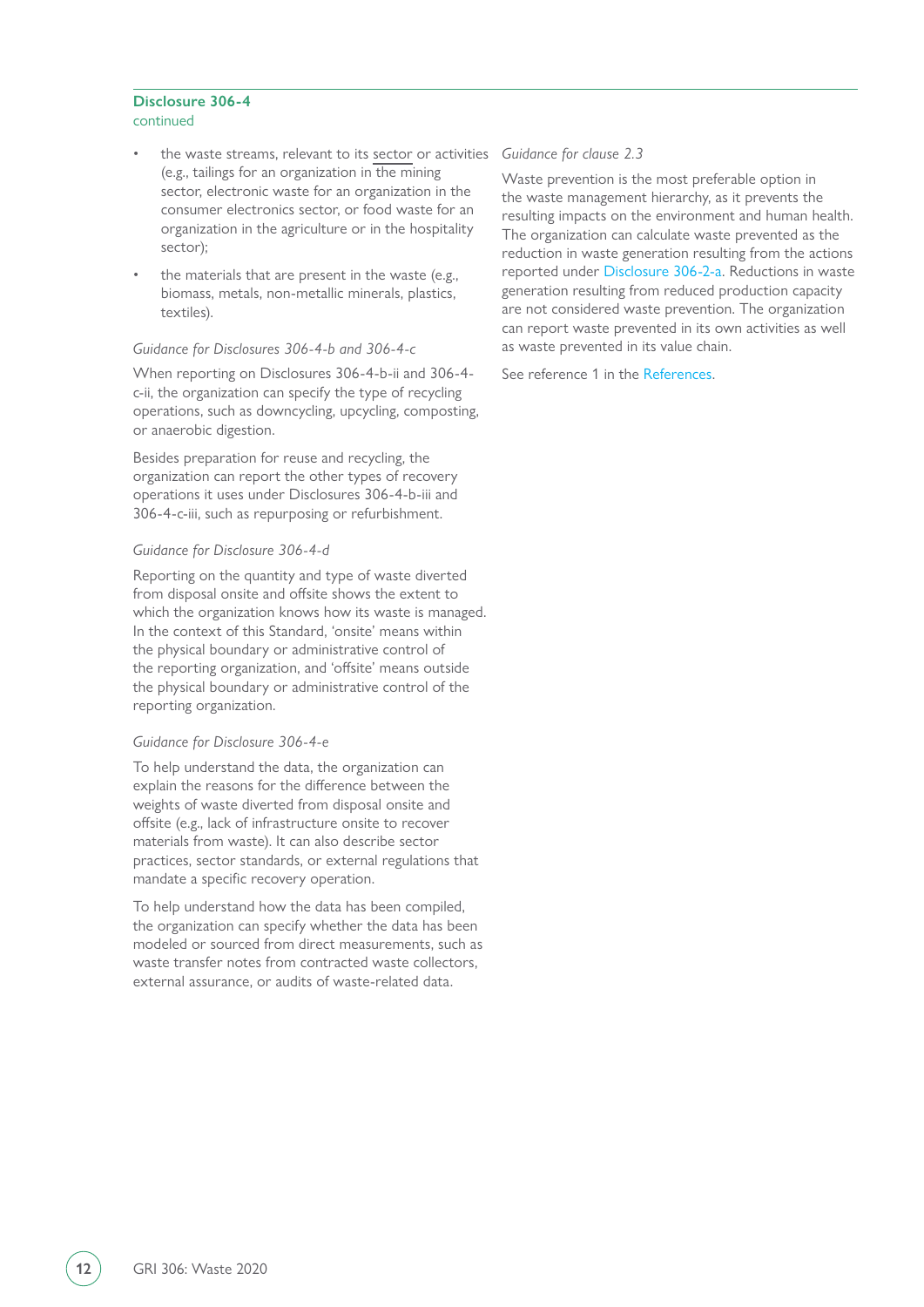# <span id="page-12-0"></span>**Disclosure 306-5**  Waste directed to disposal

## **Reporting requirements**

**The reporting organization shall report the following information:**

- **a. Total weight of [waste](#page-25-0) directed to [disposal](#page-21-2) in metric tons, and a breakdown of this total by composition of the waste.**
- **b. Total weight of [hazardous waste](#page-22-5) directed to disposal in metric tons, and a breakdown of this total by the following disposal operations:**
	- **i. [Incineration](#page-22-2) (with energy recovery);**
	- **ii. Incineration (without energy recovery);**
	- **iii. [Landfilling](#page-22-3);**
	- **iv. Other disposal operations.**
- **Disclosure 306-5**
- **c. Total weight of non-hazardous waste directed to disposal in metric tons, and a breakdown of this total by the following disposal operations:**
	- **i. Incineration (with energy recovery);**
	- **ii. Incineration (without energy recovery);**
	- **iii. Landfilling;**
	- **iv. Other disposal operations.**
- **d. For each disposal operation listed in Disclosures 306-5-b and 306-5-c, a breakdown of the total weight in metric tons of hazardous waste and of non-hazardous waste directed to disposal:**
	- **i. onsite;**
	- **ii. offsite.**
- **e. Contextual information necessary to understand the data and how the data has been compiled.**
- **2.4 When compiling the information specified in Disclosure 306-5, the reporting organization shall:**
	- **2.4.1 exclude [effluent](#page-21-4), unless required by national legislation to be reported under total waste;**

**2.4.2 use 1000 kilograms as the measure for a metric ton.**

# **Guidance**

#### *Background*

Disposal is the least preferable option in the waste management hierarchy because of its negative impacts on the environment and human health. Leachate from landfills can contaminate land and water, methane released from the decay of organic waste in landfills contributes to climate change, and uncontrolled burning of waste contributes to air pollution. Disposal prevents the materials present in the waste from being recirculated in the environment and economy, making them unavailable for future use.

#### *Guidance for Disclosure 306-5*

Templates for how to present information under this disclosure can be found in the Appendix [Tables](#page-19-0).

#### *Guidance for Disclosure 306-5-a*

When reporting composition of the waste, the organization can describe:

- the type of waste, such as hazardous waste or nonhazardous waste;
- the waste streams, relevant to its [sector](#page-23-6) or activities (e.g., tailings for an organization in the mining sector, electronic waste for an organization in the consumer electronics sector, or food waste for an organization in the agriculture or in the hospitality sector);
- the materials that are present in the waste (e.g., biomass, metals, non-metallic minerals, plastics, textiles).

GRI 306: Waste 2020 **13**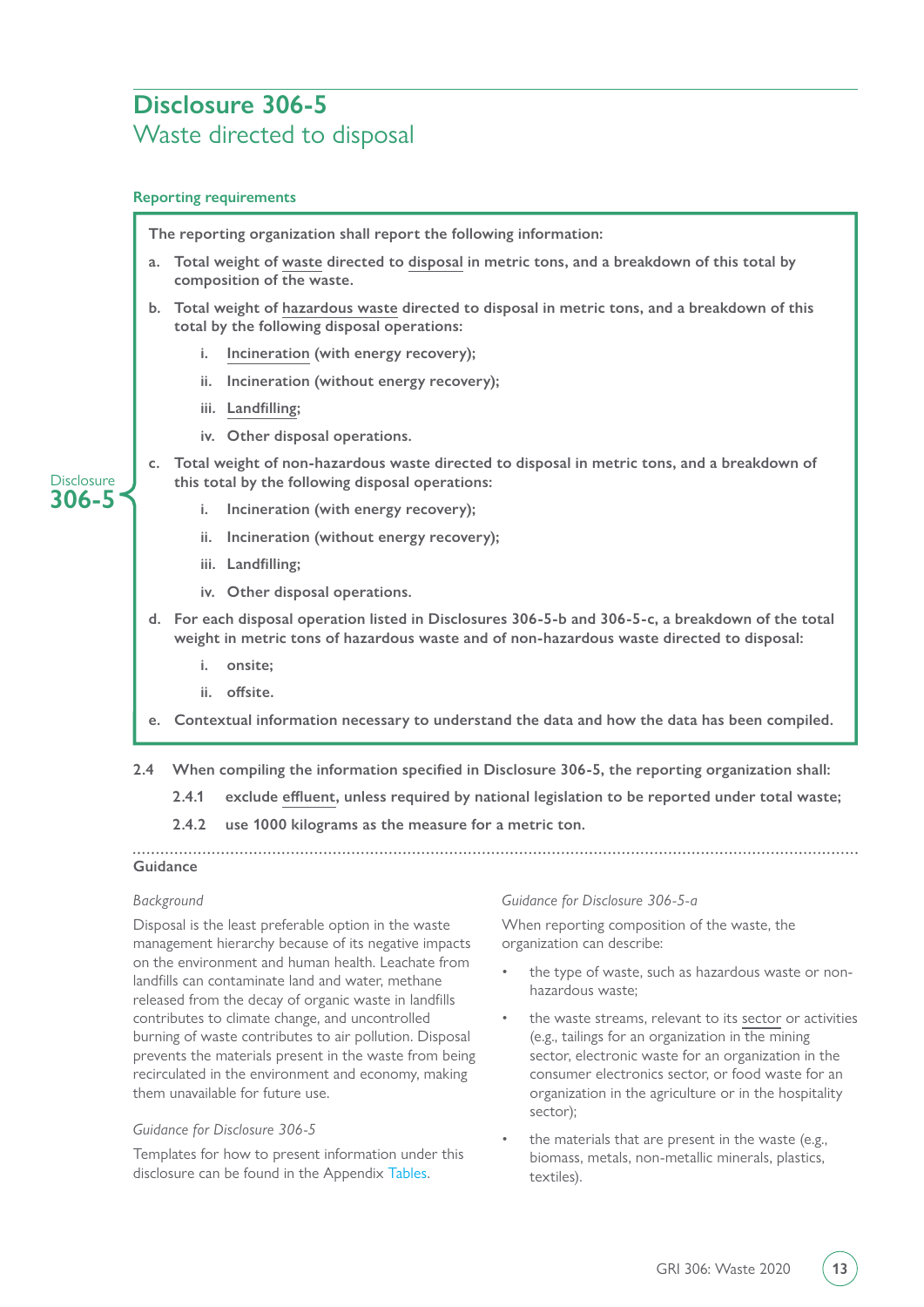#### **Disclosure 306-5** continued

#### *Guidance for Disclosures 306-5-b and 306-5-c*

Besides [incineration](#page-22-2) and [landfilling](#page-22-3), the organization can specify the other types of disposal operations it uses under Disclosures 306-5-b-iv and 306-5-c-iv, such as dumping, open burning, or deep well injection.

#### *Guidance for Disclosure 306-5-d*

Reporting the quantity and type of waste directed to disposal onsite and offsite shows the extent to which the organization knows how its waste is managed. In the context of this Standard, 'onsite' means within the physical boundary or administrative control of the reporting organization, and 'offsite' means outside the physical boundary or administrative control of the reporting organization.

#### *Guidance for Disclosure 306-5-e*

To help understand the data, the organization can explain the reasons for the difference between the weights of waste directed to disposal onsite and offsite (e.g., local regulations that prohibit landfilling of specific types of waste). It can also describe [sector](#page-23-6) practices, sector standards, or external regulations that mandate a specific disposal operation.

To help understand how the data has been compiled, the organization can specify whether the data has been modeled or sourced from direct measurements, such as waste transfer notes from contracted waste collectors, external assurance, or audits of waste-related data.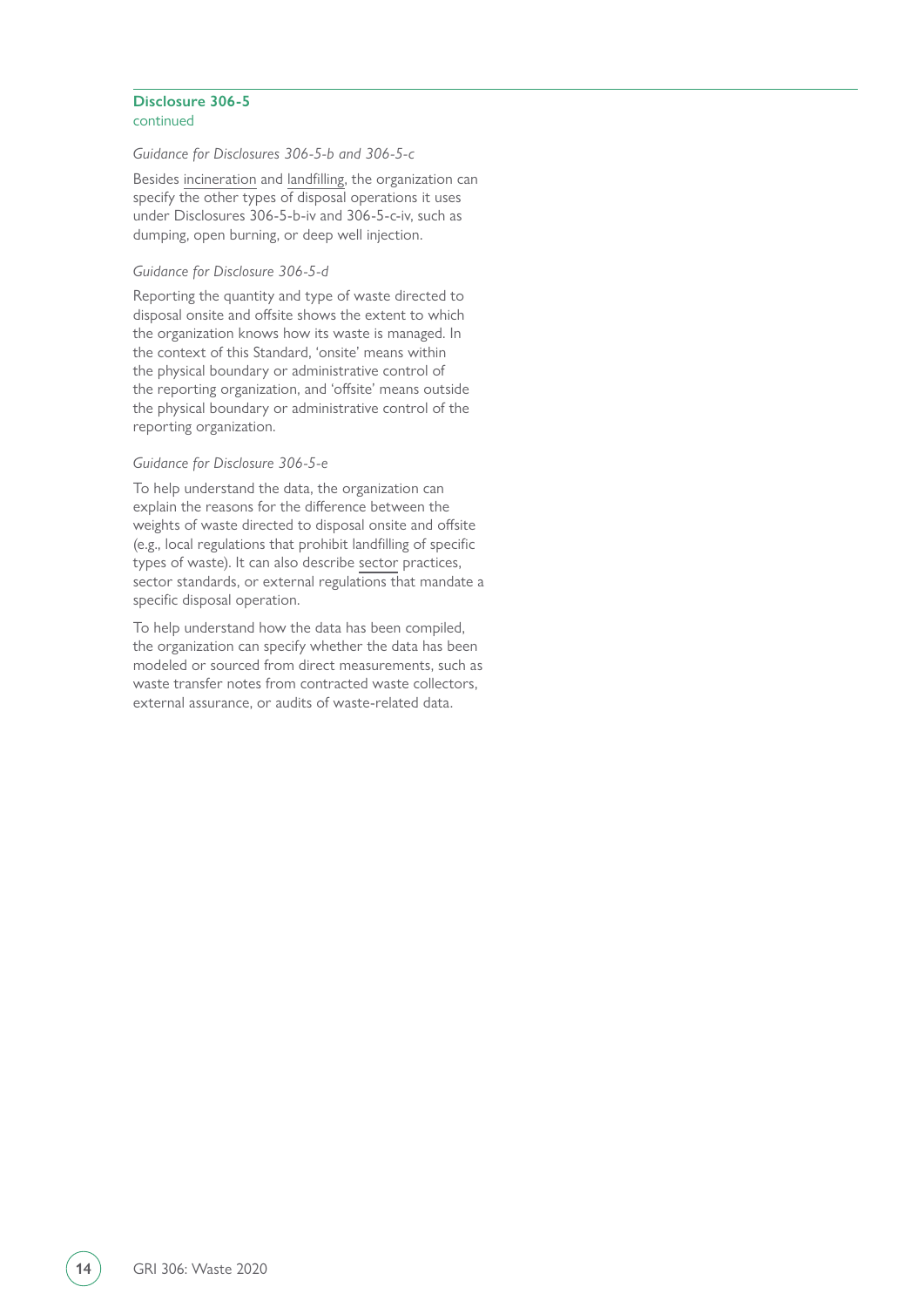<span id="page-14-0"></span>

**Process flow examples (clause 1.2)**

**Template examples for presenting information for Disclosures 306-3, 306-4, and 306-5**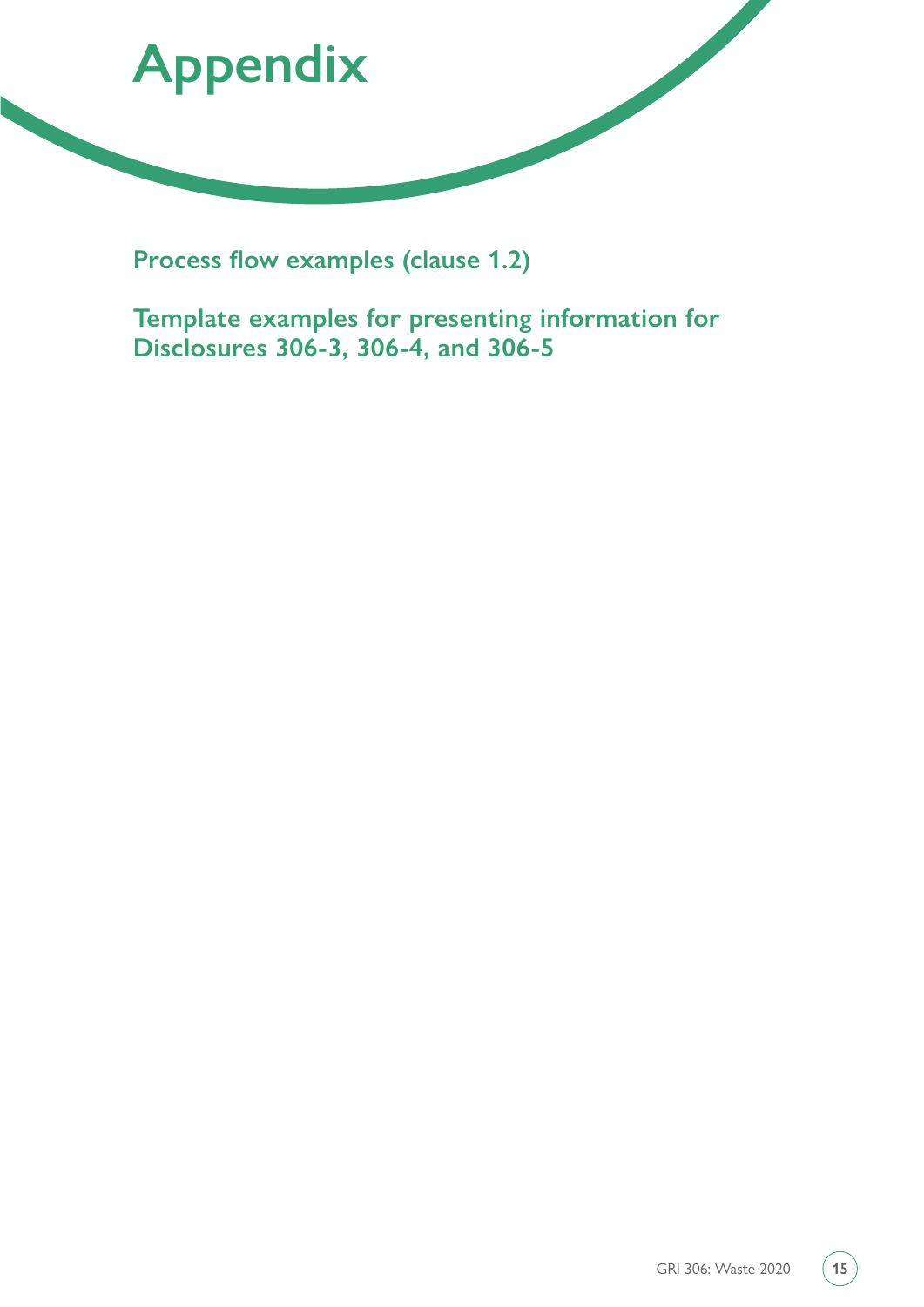# **Process flow A. Generic example**

<span id="page-15-0"></span>

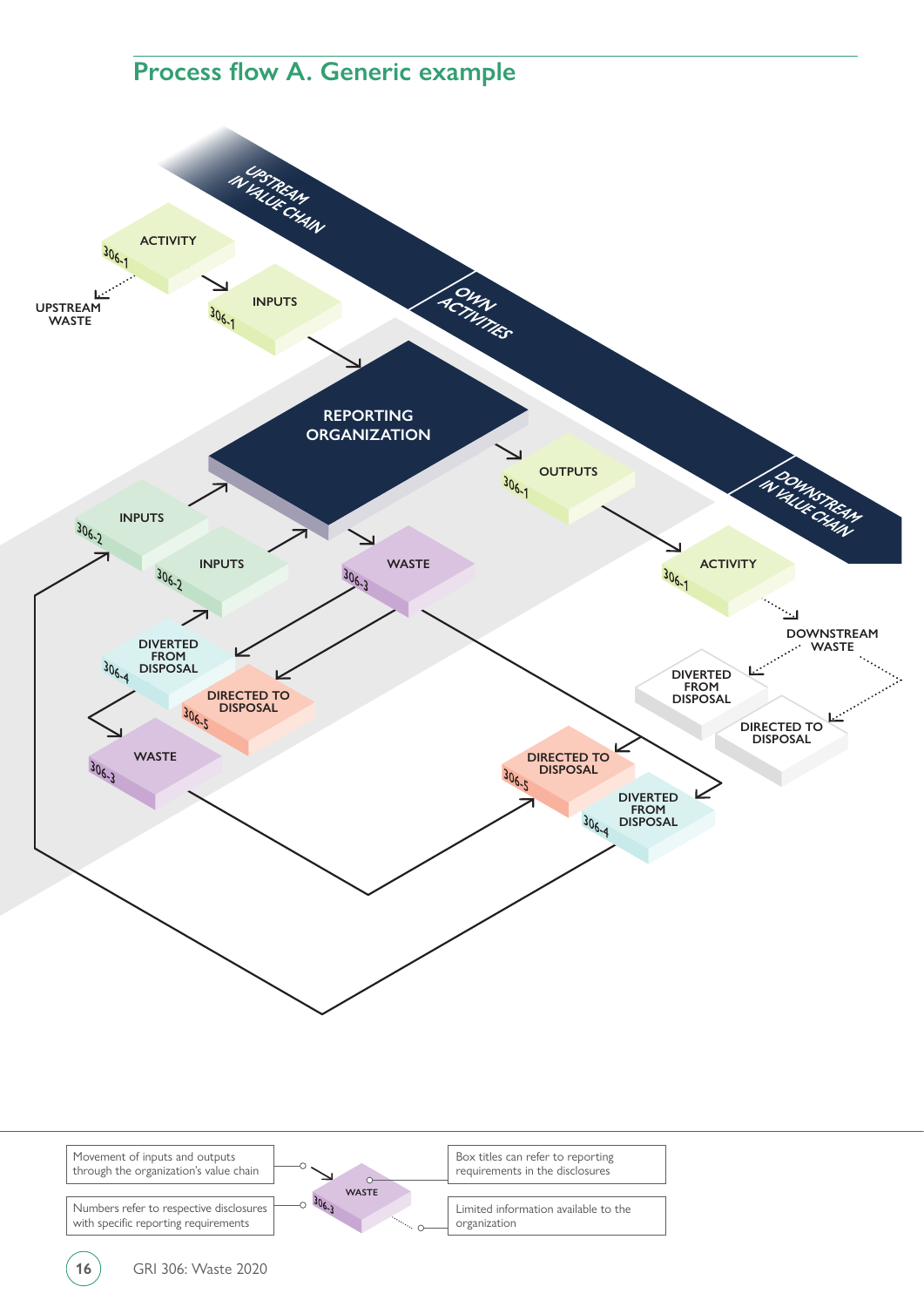# Process flow B. Electronic consumer goods manufacturer

<span id="page-16-0"></span>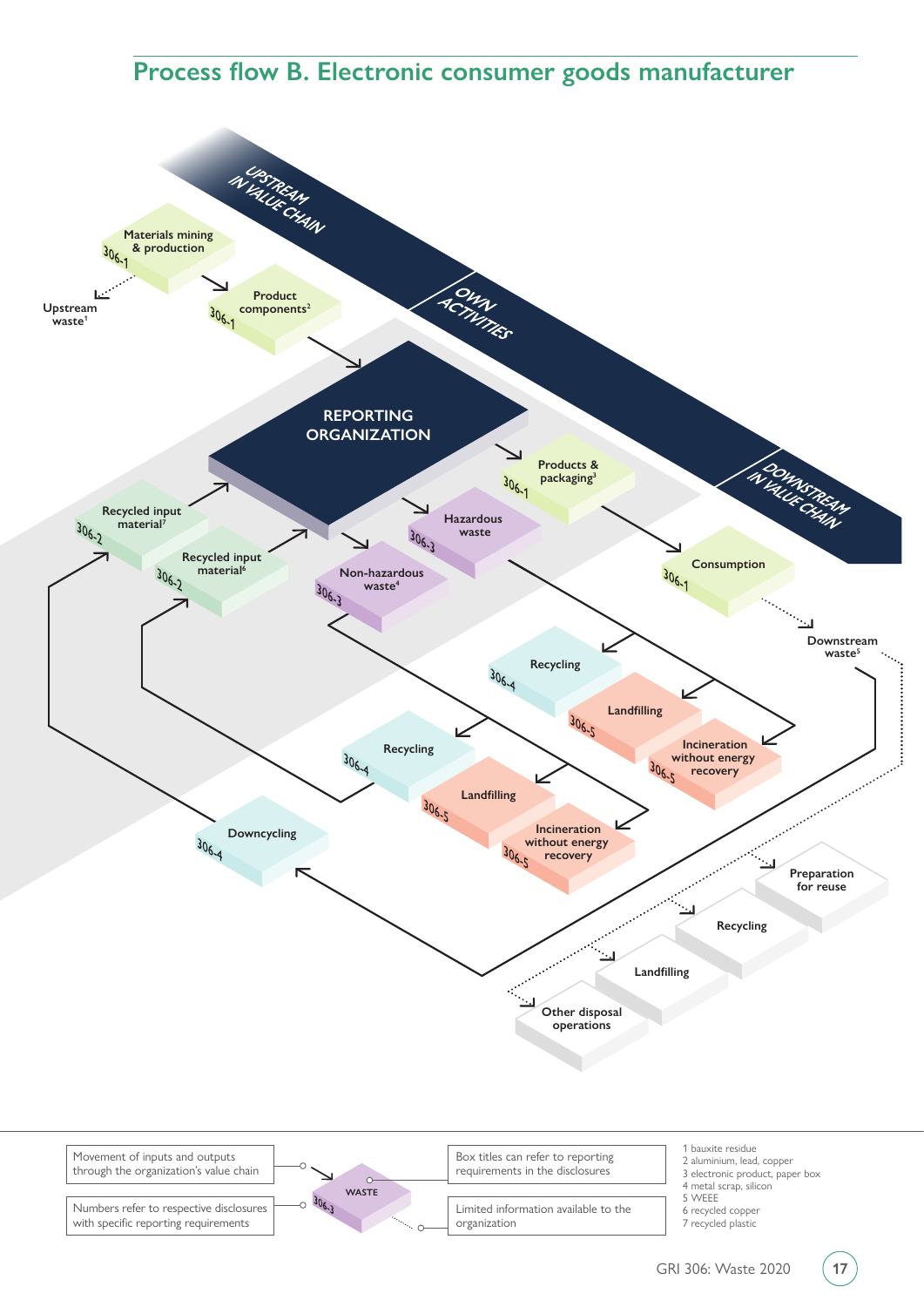# **Process flow C. Food products manufacturer**

<span id="page-17-0"></span>

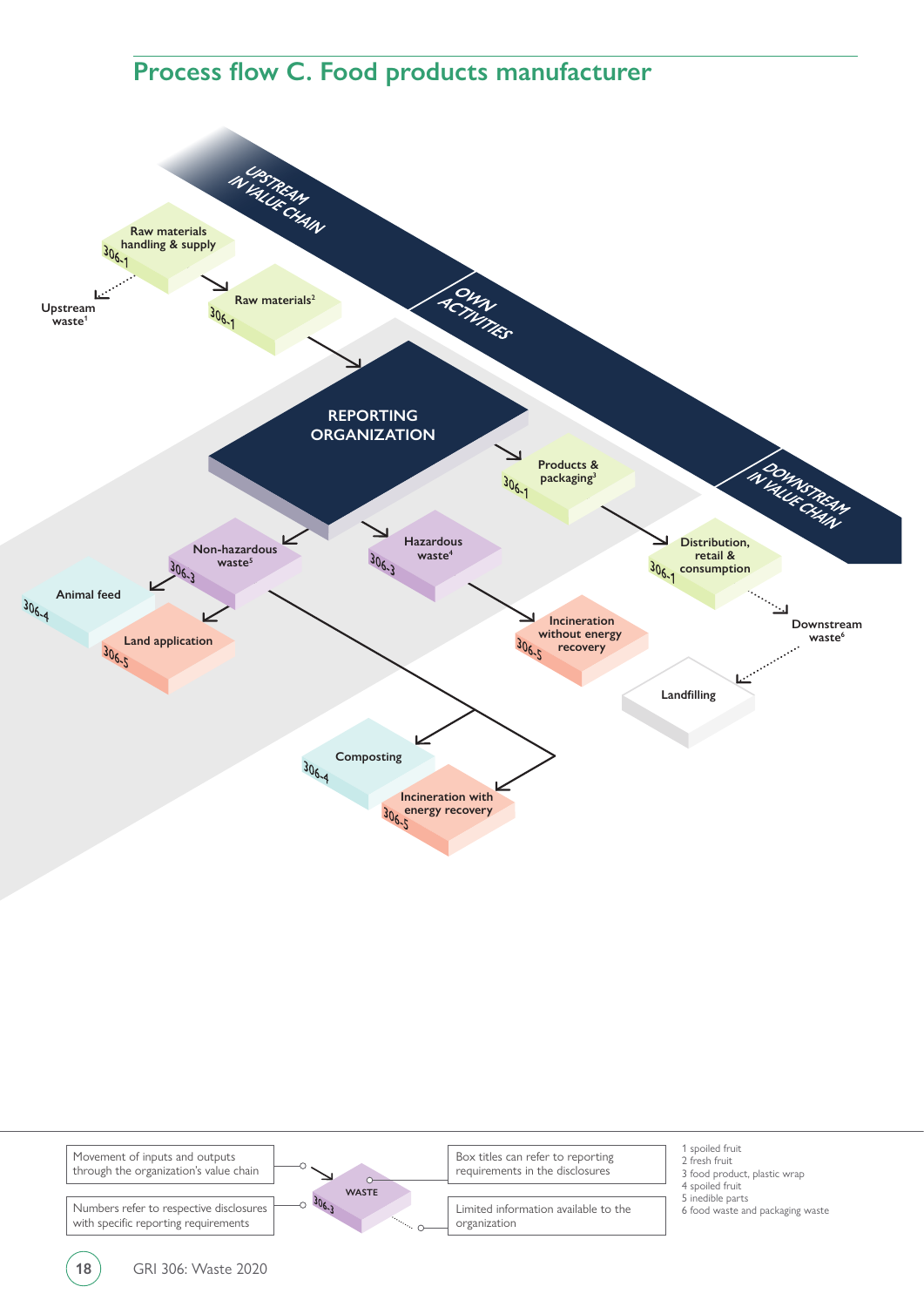# **Process flow D. Waste management organization**

<span id="page-18-0"></span>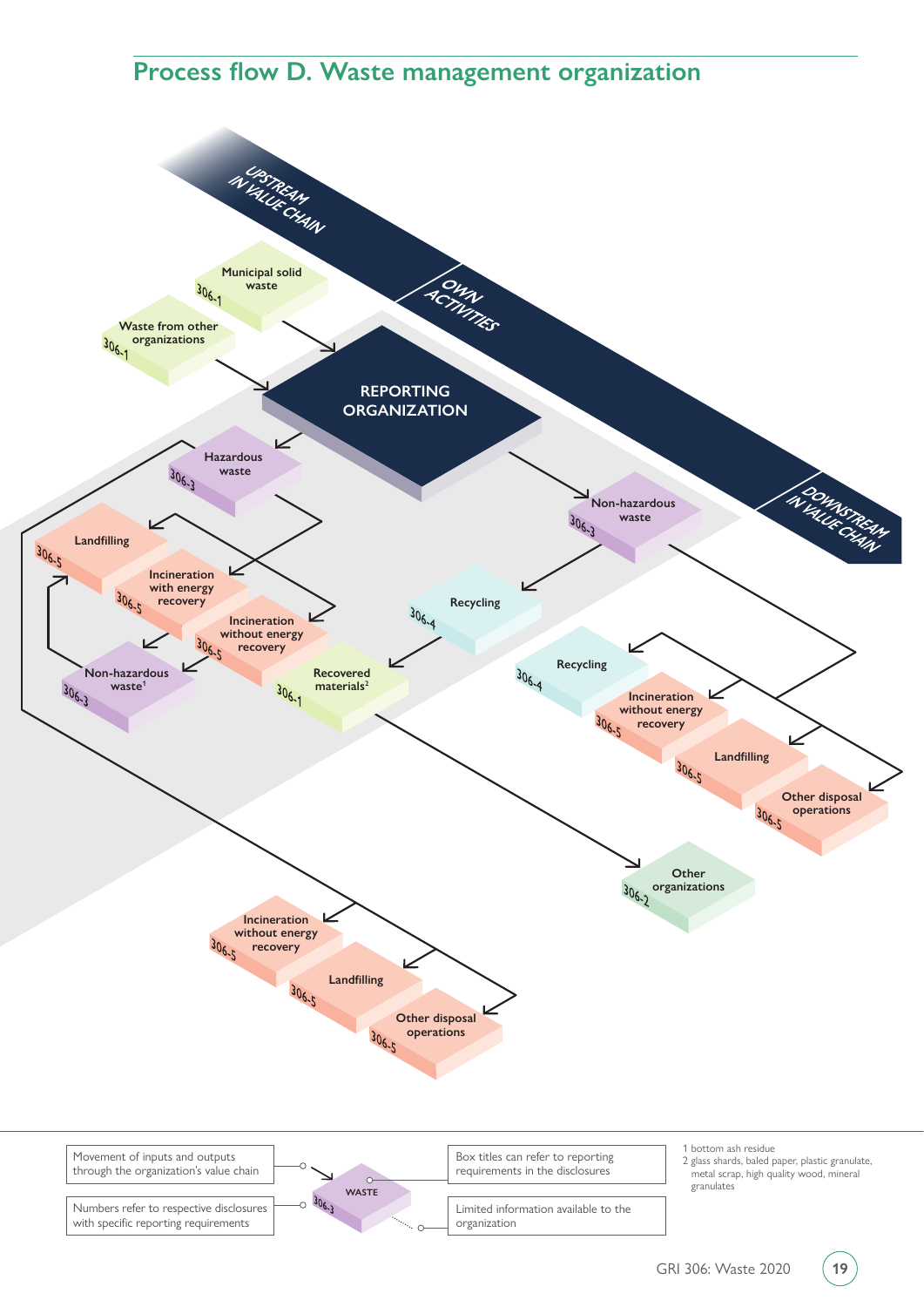# <span id="page-19-0"></span>**Template examples for presenting information for Disclosures 306-3, 306-4, and 306-5**

Tables 1, 2, and 3 offer templates for presenting the information required under Disclosure 306-3 Waste generated, Disclosure 306-4 Waste diverted from disposal, and Disclosure 306-5 Waste directed to disposal. The organization can amend the tables according to its practices.

| Table 1. Waste by composition, in metric tons (t) |                        |                                        |                                      |  |
|---------------------------------------------------|------------------------|----------------------------------------|--------------------------------------|--|
|                                                   | <b>Waste generated</b> | <b>Waste diverted</b><br>from disposal | <b>Waste directed</b><br>to disposal |  |
| <b>Waste composition</b>                          |                        |                                        |                                      |  |
| Category 1                                        | t $(306-3-a)$          | t $(306-4-a)$                          | t $(306-5-a)$                        |  |
| Category 2                                        | t $(306-3-a)$          | t $(306-4-a)$                          | t $(306-5-a)$                        |  |
| Category 3                                        | t $(306-3-a)$          | t $(306-4-a)$                          | t $(306-5-a)$                        |  |
| Etc.                                              | t (306-3-a)            | t $(306-4-a)$                          | t $(306-5-a)$                        |  |
| <b>Total waste</b>                                | $t(306-3-a)$           | $t(306-4-a)$                           | $t(306-5-a)$                         |  |

| Table 2. Waste diverted from disposal by recovery operation, in metric tons (t) |                 |                |                        |  |
|---------------------------------------------------------------------------------|-----------------|----------------|------------------------|--|
|                                                                                 | <b>Onsite</b>   | <b>Offsite</b> | <b>Total</b>           |  |
| Hazardous waste                                                                 |                 |                |                        |  |
| Preparation for reuse                                                           | t $(306-4-d-i)$ | t (306-4-d-ii) | $t(306-4-b-i)$         |  |
| Recycling                                                                       | t $(306-4-d-i)$ | t (306-4-d-ii) | t (306-4-b-ii)         |  |
| Other recovery operations                                                       | t (306-4-d-i)   | t (306-4-d-ii) | t (306-4-b-iii)        |  |
| Total                                                                           |                 |                | $t(306-4-b)$           |  |
| Non-hazardous waste                                                             |                 |                |                        |  |
| Preparation for reuse                                                           | t $(306-4-d-i)$ | t (306-4-d-ii) | t $(306-4-c-i)$        |  |
| Recycling                                                                       | t (306-4-d-i)   | t (306-4-d-ii) | t $(306 - 4 - c - ii)$ |  |
| Other recovery operations                                                       | t (306-4-d-i)   | t (306-4-d-ii) | t (306-4-c-iii)        |  |
| Total                                                                           |                 |                | $t(306-4-c)$           |  |
| <b>Waste prevented</b>                                                          |                 |                |                        |  |
| Waste prevented                                                                 |                 |                | $t$ (clause 2.3)       |  |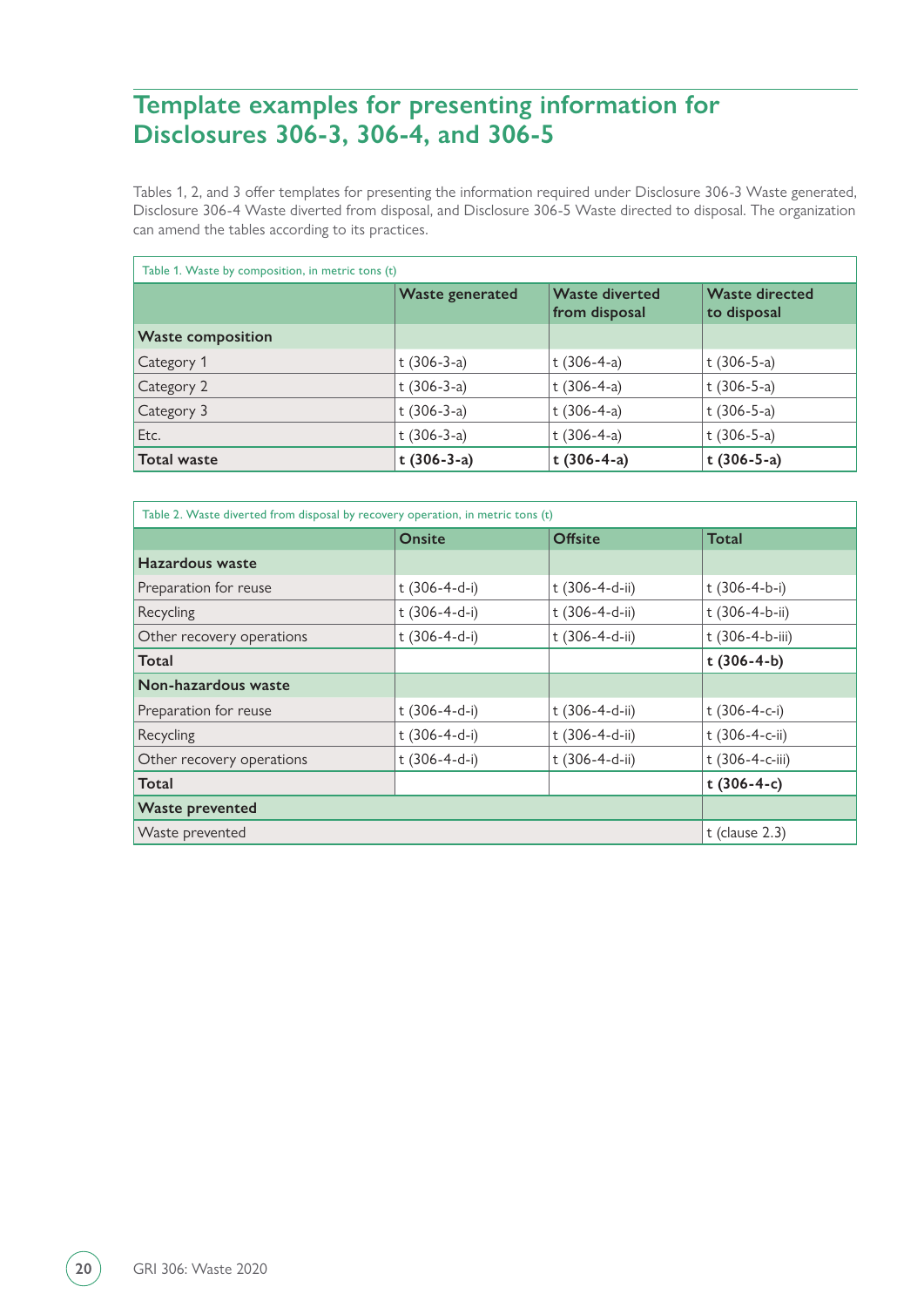<span id="page-20-0"></span>

| Table 3. Waste directed to disposal by disposal operation, in metric tons (t) |                       |                |                        |  |
|-------------------------------------------------------------------------------|-----------------------|----------------|------------------------|--|
|                                                                               | <b>Onsite</b>         | <b>Offsite</b> | Total                  |  |
| Hazardous waste                                                               |                       |                |                        |  |
| Incineration (with energy recovery)                                           | t $(306-5-d-i)$       | t (306-5-d-ii) | t $(306-5-b-i)$        |  |
| Incineration (without energy recovery)                                        | t (306-5-d-i)         | t (306-5-d-ii) | t (306-5-b-ii)         |  |
| Landfilling                                                                   | t $(306-5-d-i)$       | t (306-5-d-ii) | t (306-5-b-iii)        |  |
| Other disposal operations                                                     | t (306-5-d-i)         | t (306-5-d-ii) | t $(306 - 5 - b - iv)$ |  |
| Total                                                                         |                       |                | $t(306-5-b)$           |  |
| Non-hazardous waste                                                           |                       |                |                        |  |
| Incineration (with energy recovery)                                           | t $(306-5-d-i)$       | t (306-5-d-ii) | t $(306-5-c-i)$        |  |
| Incineration (without energy recovery)                                        | t $(306 - 5 - d - i)$ | t (306-5-d-ii) | t $(306 - 5 - c - ii)$ |  |
| Landfilling                                                                   | t $(306-5-d-i)$       | t (306-5-d-ii) | t (306-5-c-iii)        |  |
| Other disposal operations                                                     | t (306-5-d-i)         | t (306-5-d-ii) | t $(306 - 5 - c - iv)$ |  |
| Total                                                                         |                       |                | t $(306-5-c)$          |  |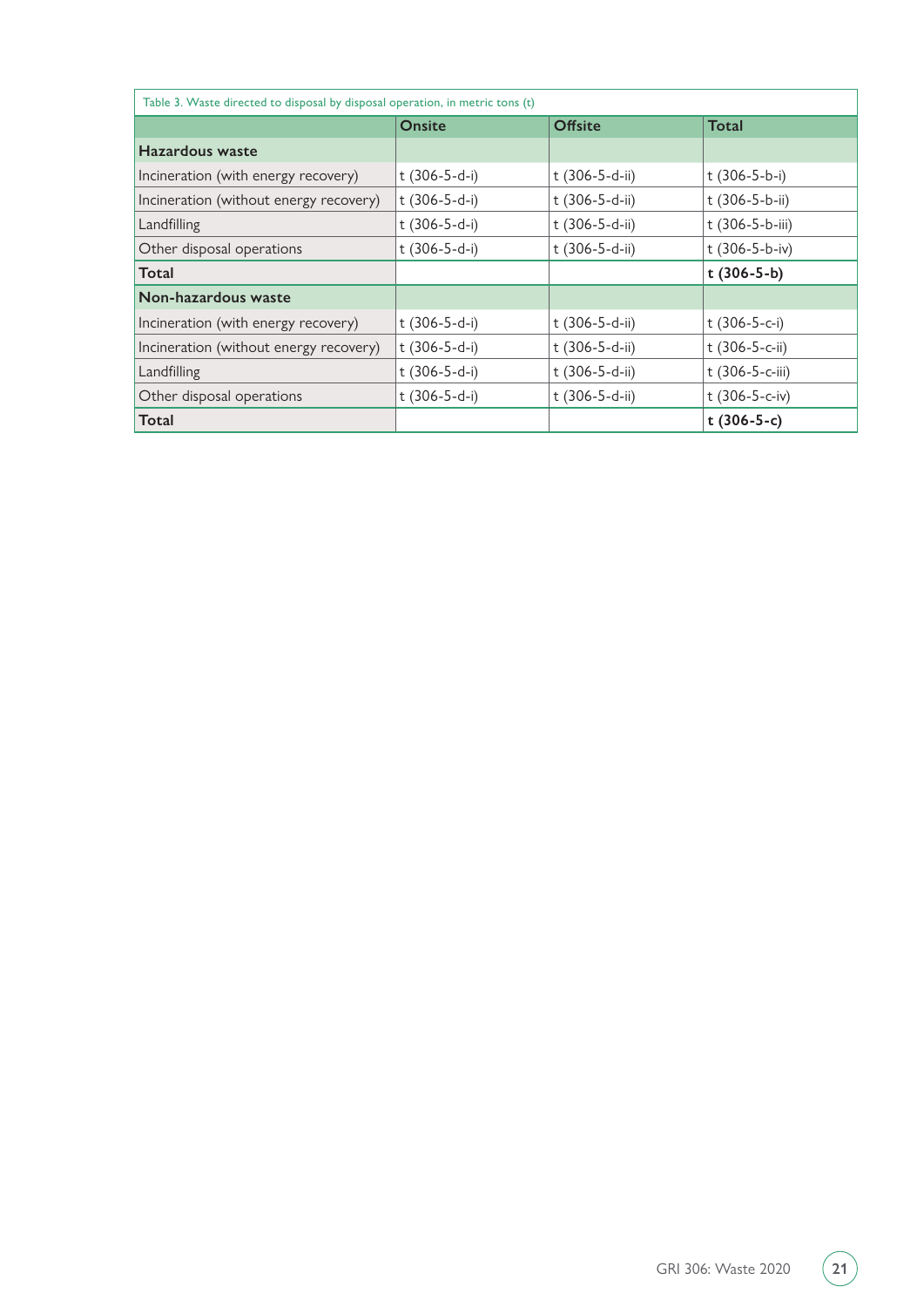# <span id="page-21-0"></span>**Glossary**

This Glossary includes definitions for terms used in this Standard, which apply when using this Standard. These definitions may contain terms that are further defined in the complete *[GRI Standards Glossary](https://www.globalreporting.org/standards/gri-standards-download-center/gri-standards-glossary/)*.

All defined terms are underlined. If a term is not defined in this Glossary or in the complete *GRI Standards Glossary*, definitions that are commonly used and understood apply.

# <span id="page-21-5"></span>**baseline**

starting point used for comparisons

**Note 1:** In the context of energy and emissions reporting, the baseline is the projected energy consumption or emissions in the absence of any reduction activity.

### <span id="page-21-1"></span>**circularity measures**

measures taken to retain the value of [products](#page-23-0), materials, and resources and redirect them back to use for as long as possible with the lowest carbon and resource footprint possible, such that fewer raw materials and resources are extracted and [waste](#page-25-0) generation is prevented

# <span id="page-21-2"></span>**disposal**

any operation which is not [recovery,](#page-23-3) even where the operation has as a secondary consequence the recovery of energy

- **Note 1:** Disposal is the end-of-life management of discarded products, materials, and resources in a sink or through a chemical or thermal transformation that makes these products, materials, and resources unavailable for further use.
- **Note 2:** This definition comes from the European Union (EU), *Waste Framework Directive*, 2008 (Directive 2008/98/EC).

# <span id="page-21-4"></span>**effluent**

treated or untreated wastewater that is discharged

**Note:** This definition is based on the Alliance for Water Stewardship (AWS), *AWS International Water Stewardship Standard, Version 1.0*, 2014.

# <span id="page-21-3"></span>**environmental laws and regulations**

laws and regulations related to all types of environmental issues applicable to the organization

- **Note 1:** Environmental issues can include those such as emissions, [effluents,](#page-21-4) and waste, as well as material use, energy, water, and biodiversity.
- **Note 2:** Environmental laws and regulations can include binding voluntary agreements that are made with regulatory authorities and developed as a substitute for implementing a new regulation.
- **Note 3:** Voluntary agreements can be applicable if the organization directly joins the agreement, or if public agencies make the agreement applicable to organizations in their territory through legislation or regulation.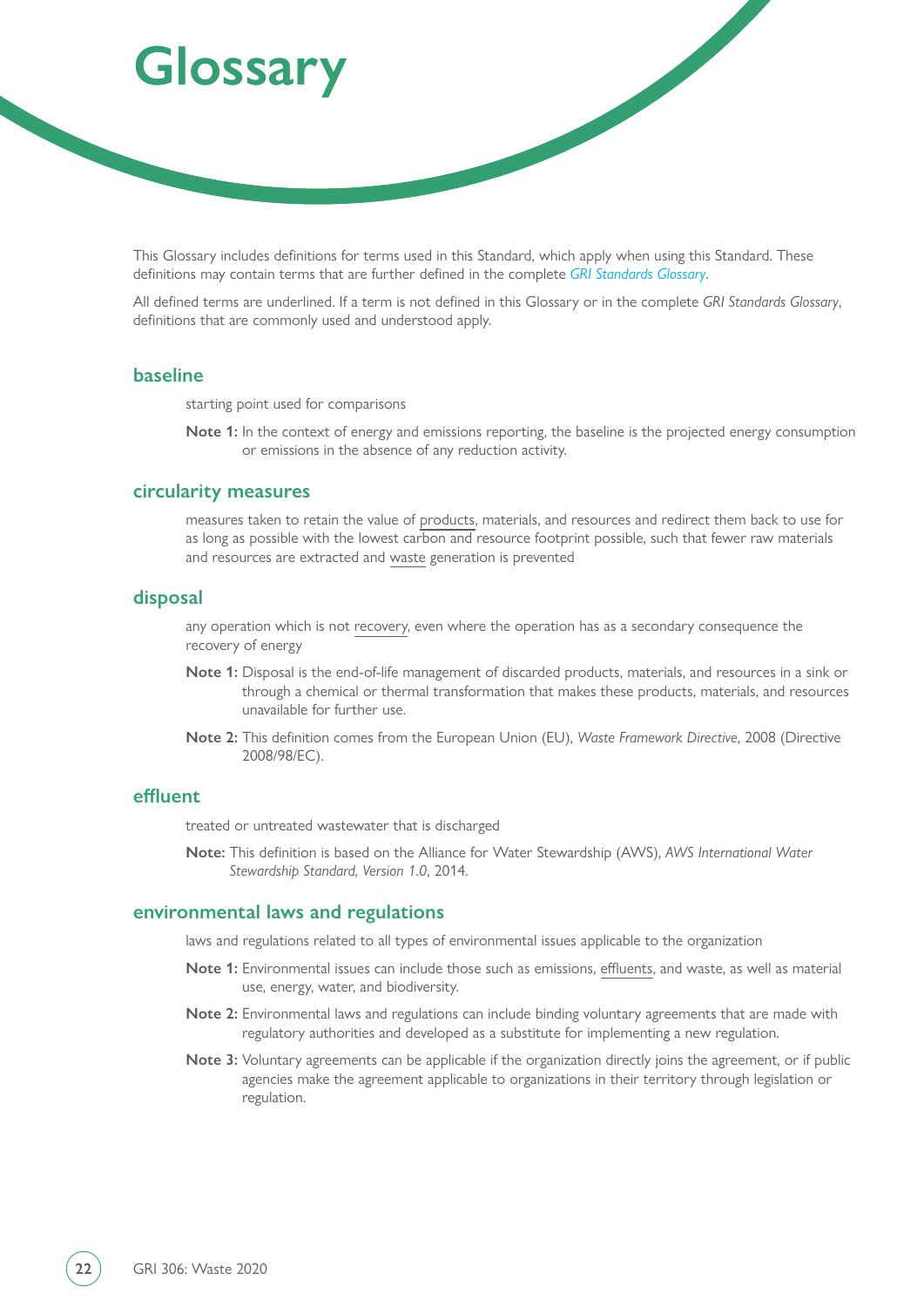# <span id="page-22-5"></span>**hazardous waste**

[waste](#page-25-0) that possesses any of the characteristics contained in Annex III of the Basel Convention, or that is considered to be hazardous by national legislation

**Note:** This definition comes from the United Nations Environment Programme (UNEP), *Basel Convention on the Control of Transboundary Movements of Hazardous Wastes and Their Disposal,* 1989.

#### <span id="page-22-0"></span>**impact**

In the GRI Standards, unless otherwise stated, 'impact' refers to the effect an organization has on the economy, the environment, and/or society, which in turn can indicate its contribution (positive or negative) to [sustainable development.](https://www.globalreporting.org/standards/media/1913/gri-standards-glossary.pdf#page=20)

- **Note 1:** In the GRI Standards, the term 'impact' can refer to positive, negative, actual, potential, direct, indirect, short-term, long-term, intended, or unintended impacts.
- **Note 2:** Impacts on the economy, environment, and/or society can also be related to consequences for the organization itself. For example, an impact on the economy, environment, and/or society can lead to consequences for the organization's business model, reputation, or ability to achieve its objectives.

## <span id="page-22-2"></span>**incineration**

controlled burning of [waste](#page-25-0) at high temperatures

- **Note 1:** Incineration of waste can be carried out with or without energy recovery. Incineration with energy recovery is also known as waste to energy. In the context of waste reporting, incineration with energy recovery is considered a disposal operation.
- **Note 2:** This definition comes from the United Nations (UN), *Glossary of Environment Statistics, Studies in Methods*, Series F, No. 67, 1997.

#### <span id="page-22-3"></span>**landfilling**

final depositing of solid [waste](#page-25-0) at, below, or above ground level at engineered disposal sites

- **Note 1:** In the context of waste reporting, landfilling refers to depositing of solid waste in sanitary landfills, and excludes uncontrolled waste disposal such as open burning and dumping.
- **Note 2:** This definition comes from the United Nations (UN), *Glossary of Environment Statistics, Studies in Methods*, Series F, No. 67, 1997.

# <span id="page-22-1"></span>**material topic**

[topic](https://www.globalreporting.org/standards/media/1913/gri-standards-glossary.pdf#page=20) that reflects a reporting organization's significant economic, environmental and social [impacts](#page-22-0); or that substantively influences the assessments and decisions of [stakeholders](#page-23-5)

- **Note 1:** For more information on identifying a material topic, see the [Reporting Principles for defining](https://www.globalreporting.org/standards/media/1036/gri-101-foundation-2016.pdf#page=8)  [report content](https://www.globalreporting.org/standards/media/1036/gri-101-foundation-2016.pdf#page=8) in *GRI 101: Foundation*.
- **Note 2:** To prepare a report in accordance with the GRI Standards, an organization is required to report on its material topics.
- **Note 3:** Material topics can include, but are not limited to, the topics covered by the GRI Standards in the 200, 300, and 400 series.

# <span id="page-22-4"></span>**preparation for reuse**

checking, cleaning, or repairing operations, by which products or components of products that have become waste are prepared to be put to use for the same purpose for which they were conceived

**Note:** This definition is based on the European Union (EU), *Waste Framework Directive*, 2008 (Directive 2008/98/EC).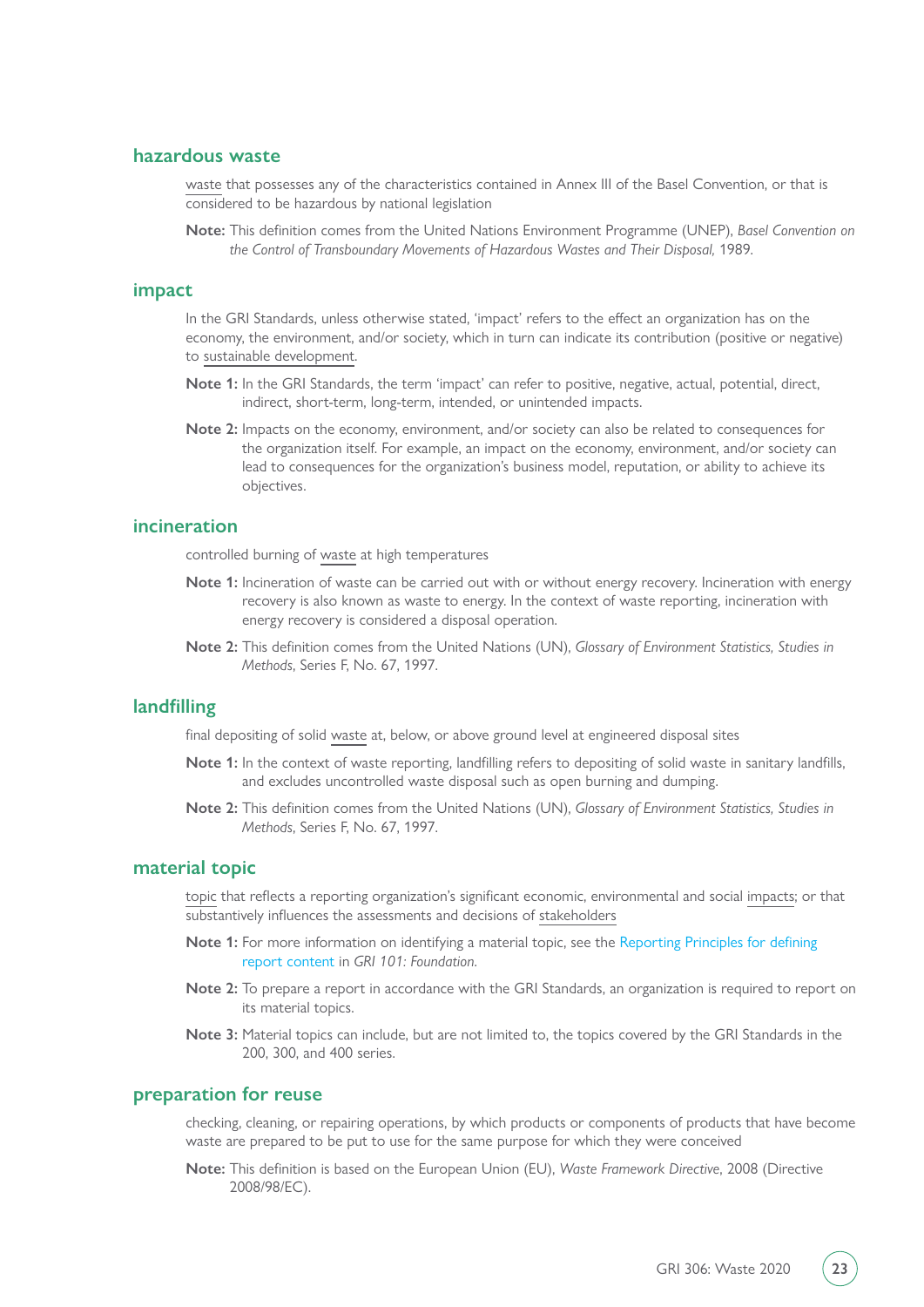### <span id="page-23-0"></span>**product**

article or substance that is offered for sale or is part of a [service](#page-23-1) delivered by an organization

#### <span id="page-23-4"></span>**product or service category**

group of related [products](#page-23-0) or [services](#page-23-1) sharing a common, managed set of features that satisfy the specific needs of a selected market

# <span id="page-23-3"></span>**recovery**

any operation wherein [products,](#page-23-0) components of products, or materials that have become waste are prepared to fulfill a purpose in place of new products, components, or materials that would otherwise have been used for that purpose

**Note 1:** [Preparation for reuse](#page-22-4) and [recycling](#page-23-2) are examples of recovery operations.

**Note 2:** In the context of waste reporting, recovery operations do not include energy recovery.

**Note 3:** This definition is based on the United Nations Environment Programme (UNEP), *Basel Convention on the Control of Transboundary Movements of Hazardous Wastes and Their Disposal*, 1989.

# <span id="page-23-2"></span>**recycling**

reprocessing of [products](#page-23-0) or components of products that have become waste, to make new materials

**Note:** This definition is based on the United Nations Environment Programme (UNEP), *Basel Convention on the Control of Transboundary Movements of Hazardous Wastes and Their Disposal*, 1989.

#### <span id="page-23-6"></span>**sector**

subdivision of an economy, society or sphere of activity, defined on the basis of some common characteristic

**Note:** Sector types can include classifications such as the public or private sector, and industry specific categories such as the education, technology, or financial sectors.

#### <span id="page-23-1"></span>**service**

action of an organization to meet a demand or need

#### <span id="page-23-5"></span>**stakeholder**

entity or individual that can reasonably be expected to be significantly affected by the reporting organization's activities, [products](#page-23-0) and [services](#page-23-1), or whose actions can reasonably be expected to affect the ability of the organization to successfully implement its strategies and achieve its objectives

- **Note 1:** Stakeholders include entities or individuals whose rights under law or international conventions provide them with legitimate claims vis-à-vis the organization.
- **Note 2:** Stakeholders can include those who are invested in the organization (such as [employees](https://www.globalreporting.org/standards/media/1913/gri-standards-glossary.pdf#page=8) and shareholders), as well as those who have other relationships to the organization (such as other [workers](https://www.globalreporting.org/standards/media/1913/gri-standards-glossary.pdf#page=22) who are not employees, [suppliers](#page-24-1), [vulnerable groups](https://www.globalreporting.org/standards/media/1913/gri-standards-glossary.pdf#page=21), [local communities](https://www.globalreporting.org/standards/media/1913/gri-standards-glossary.pdf#page=13), and NGOs or other civil society organizations, among others).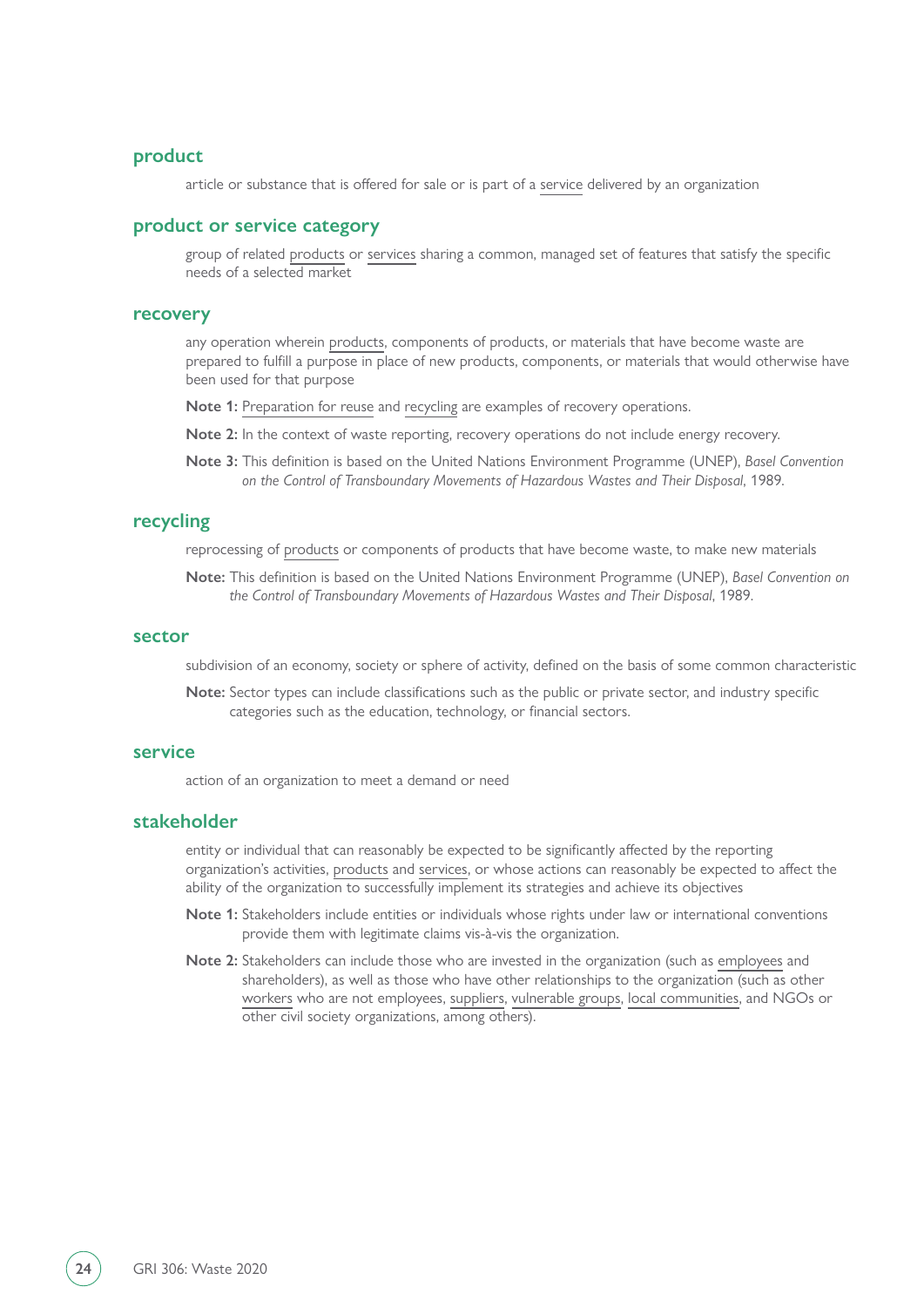# <span id="page-24-1"></span>**supplier**

organization or person that provides a [product](#page-23-0) or [service](#page-23-1) used in the [supply chain](https://www.globalreporting.org/standards/media/1913/gri-standards-glossary.pdf#page=20) of the reporting organization

**Note 1:** A supplier is further characterized by a genuine direct or indirect commercial relationship with the organization.

**Note 2:** Examples of suppliers can include, but are not limited to:

- Brokers: Persons or organizations that buy and sell products, services, or assets for others, including contracting agencies that supply labor.
- Consultants: Persons or organizations that provide expert advice and services on a legally recognized professional and commercial basis. Consultants are legally recognized as self-employed or are legally recognized as [employees](https://www.globalreporting.org/standards/media/1913/gri-standards-glossary.pdf#page=8) of another organization.
- Contractors: Persons or organizations working onsite or offsite on behalf of an organization. A contractor can contract their own [workers](https://www.globalreporting.org/standards/media/1913/gri-standards-glossary.pdf#page=22) directly, or contract sub-contractors or independent contractors.
- Distributors: Persons or organizations that supply products to others.
- Franchisees or licensees: Persons or organizations that are granted a franchise or license by the reporting organization. Franchises and licenses permit specified commercial activities, such as the production and sale of a product.
- Home workers: Persons at home or in other premises of their choice, other than the workplace of the employer, who perform work for remuneration and which results in a product or service as specified by the employer, irrespective of who provides the equipment, materials or other inputs used.
- Independent contractors: Persons or organizations working for an organization, a contractor, or a sub-contractor.
- Manufacturers: Persons or organizations that make products for sale.
- Primary producers: Persons or organizations that grow, harvest, or extract raw materials.
- Sub-contractors: Persons or organizations working onsite or offsite on behalf of an organization that have a direct contractual relationship with a contractor or sub-contractor, but not necessarily with the organization. A sub-contractor can contract their own workers directly or contract independent contractors.
- Wholesalers: Persons or organizations that sell products in large quantities to be retailed by others.

# <span id="page-24-0"></span>**value chain**

An organization's value chain encompasses the activities that convert input into output by adding value. It includes entities with which the organization has a direct or indirect business relationship and which either (a) supply [products](#page-23-0) or [services](#page-23-1) that contribute to the organization's own products or services, or (b) receive products or services from the organization.

- **Note 1:** This definition is based on United Nations (UN), *The Corporate Responsibility to Respect Human Rights: An Interpretive Guide*, 2012.
- **Note 2:** The value chain covers the full range of an organization's upstream and downstream activities, which encompass the full life cycle of a product or service, from its conception to its end use.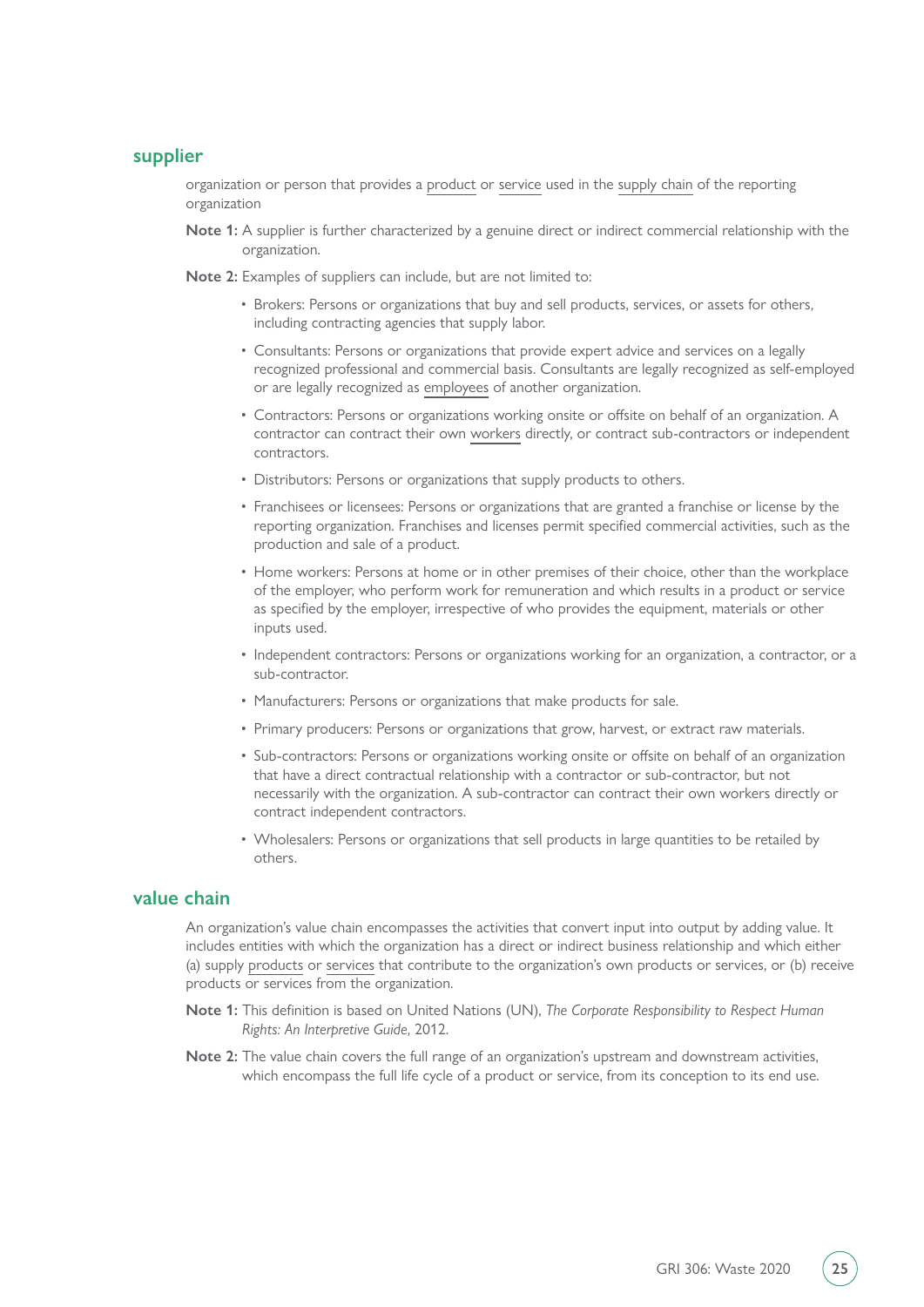#### <span id="page-25-0"></span>**waste**

anything that the holder discards, intends to discard, or is required to discard

- **Note 1:** Waste can be defined according to the national legislation at the point of generation.
- **Note 2:** A holder can be the reporting organization, an entity in the organization's [value chain](#page-24-0) upstream or downstream (e.g., [supplier](#page-24-1) or consumer), or a waste management organization, among others.
- **Note 3:** This definition is based on the United Nations Environment Programme (UNEP), *Basel Convention on the Control of Transboundary Movements of Hazardous Wastes and Their Disposal*, 1989.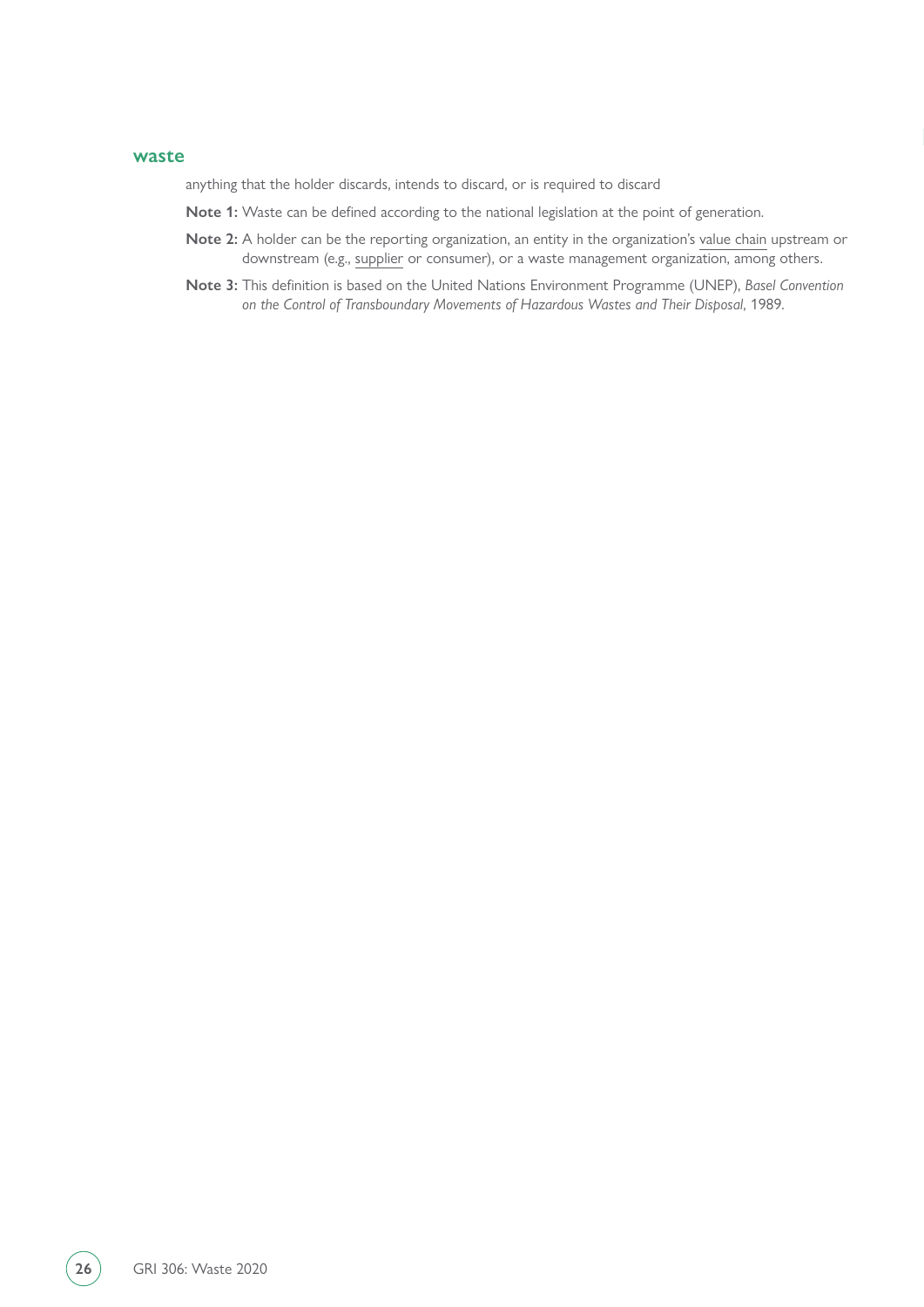# <span id="page-26-0"></span>**References**

The following documents informed the development of this Standard and can be helpful for understanding and applying it.

#### **Authoritative intergovernmental instruments:**

- 1. European Union (EU), *Waste Framework Directive*, 2008 (Directive 2008/98/EC).
- 2. International Maritime Organization (IMO), *Convention on the Prevention of Marine Pollution by Dumping of Wastes and Other Matter* (London Convention), 1972.
- 3. International Maritime Organization (IMO), *International Convention for the Prevention of Pollution from Ships* (Marpol), 1973, as modified by the Protocol of 1978.
- 4. United Nations Environment Programme (UNEP), *Ban Amendment to the Basel Convention on the Control of Transboundary Movements of Hazardous Wastes and Their Disposal*, 1995.
- 5. United Nations Environment Programme (UNEP), *Basel Convention on the Control of Transboundary Movements of Hazardous Wastes and Their Disposal* (Basel Convention), 1989.
- 6. United Nations Environment Programme (UNEP), *Rotterdam Convention on the Prior Informed Consent (PIC) Procedure for Certain Hazardous Chemicals and Pesticides in International Trade* (Rotterdam Convention), 1998.
- 7. United Nations Environment Programme (UNEP), *Stockholm Convention on Persistent Organic Pollutants* (Stockholm Convention), 2001.
- 8. United Nations (UN) *Resolution, Transforming our world: the 2030 Agenda for Sustainable Development*, 2015.

#### **Other relevant references:**

- 9. United Nations Environment Programme (UNEP), *Global Waste Management Outlook*, 2015.
- 10. United Nations Environment Programme (UNEP), *Guidelines for National Waste Management Strategies: Moving from Challenges to Opportunities*, 2013.
- 11. World Resources Institute (WRI), Food Loss and Waste Protocol,<https://flwprotocol.org/>, accessed 19 May 2020.